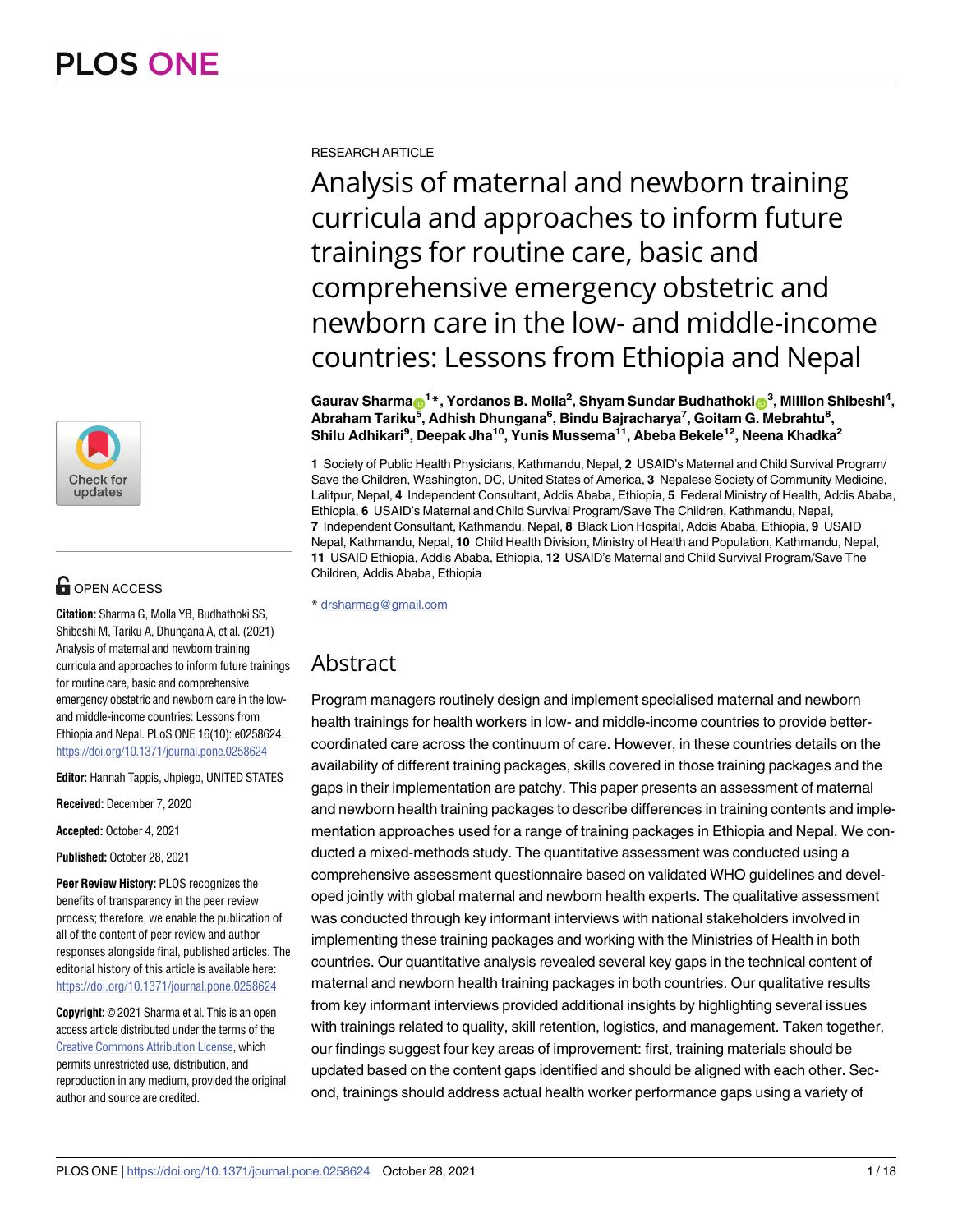<span id="page-1-0"></span>**Data Availability Statement:** All relevant data are within the paper and its Supporting [Information](#page-14-0) files.

**Funding:** This study was made possible by the generous support of the American people through the United States Agency for International Development (USAID), under the terms of Cooperative Agreement No. AID-OAA-A-14-00028. The contents are the responsibility of the authors and do not necessarily reflect the views of USAID or the United States Government.The funders had no role in study design, data collection and analysis, decision to publish, or preparation of the manuscript.

**Competing interests:** The authors have declared that no competing interests exist.

innovative approaches such as blended and self-directed learning. Third, post-training supervision and ongoing mentoring need to be strengthened. Lastly, functional training information systems are required to support planning efforts in both countries.

# **Introduction**

The health of pregnant women and neonates are closely aligned, and there is growing emphasis on the promotion of integrated delivery of services across the continuum of care for maternal, newborn and child health [\[1](#page-15-0)]. Health systems are weaker and resource limitations are more pronounced in LMIC settings which has considerable implications for the efficient delivery of quality health services [[2](#page-15-0), [3\]](#page-15-0). It is now well accepted that training alone may not be enough to bring lasting improvements to the quality of care without improving wider health systems issues such as availability of equipment and supplies, human resources, clinical governance mechanisms and environments [[4](#page-15-0)]. However, trainings of health workers, either individually or in combination, are generally the first step undertaken by any program aiming to improve maternal and newborn health services [\[4–7](#page-15-0)].

Effective interventions for routine and emergency care for mothers and neonates are all well-established. Most maternal and newborn deaths could be prevented by the provision of high-quality medical interventions termed 'signal functions' for emergency obstetric and newborn care (EmONC) defined by the United Nations agencies [\[8](#page-16-0), [9](#page-16-0)]. These interventions listed in [Table](#page-2-0) 1 have been identified based on a review of existing literature, the latest WHO guidelines, and their importance in enabling early identification and management of life-threatening complications in both mothers and newborns [\[10–12](#page-16-0)].

There are many in-service training packages designed to improve maternal and newborn health in LMIC settings [[14\]](#page-16-0). These training packages tend to cover one or more clinical areas listed in [Table](#page-2-0) 1 and there is also some positive research evidence showing the effectiveness of these training packages in LMIC settings [\[15–17](#page-16-0)]. Healthcare workers provide a variety of services across the continuum of care (from pregnancy to postnatal/newborn care) and may benefit more from integrated in-service trainings, i.e., trainings where they are taught comprehensively on multiple topics, for example- routine and emergency obstetric and neonatal care  $[18]$ . However, it is likely that greater transfer of knowledge and skills may happen with stand-alone trainings focused on the acquisition of specific clinical skills and learning of specific topics. Integrated trainings are argued to be more cost-effective, reduce absenteeism, cause less disruption of service delivery, and are more efficient since health workers are trained on multiple topics in one training. For example, stand-alone training programs often result in the same health worker being called multiple times from their work location to undergo repeated off-site trainings. On the other hand, integrated training programs have their drawbacks too: their scope is wider (multiple topics are taught) and they are longer compared to vertical trainings, all of which could compromise skill acquisition as well as training quality. On the ground experiences, have also shown that with integrated trainings, there can be a tendency to minimise or omit certain topics depending on the trainer's expertise and interest. The evidence base on whether healthcare workers tend to benefit more from stand-alone trainings compared to integrated trainings in maternal and newborn health (MNH) is limited [[19](#page-16-0)].

Broader questions remain about the overall effectiveness of any type of training programs, with a recent systematic review concluding that there is a need to evaluate the effectiveness of educational interventions on health worker performances and patient outcomes [[20](#page-16-0)]. Training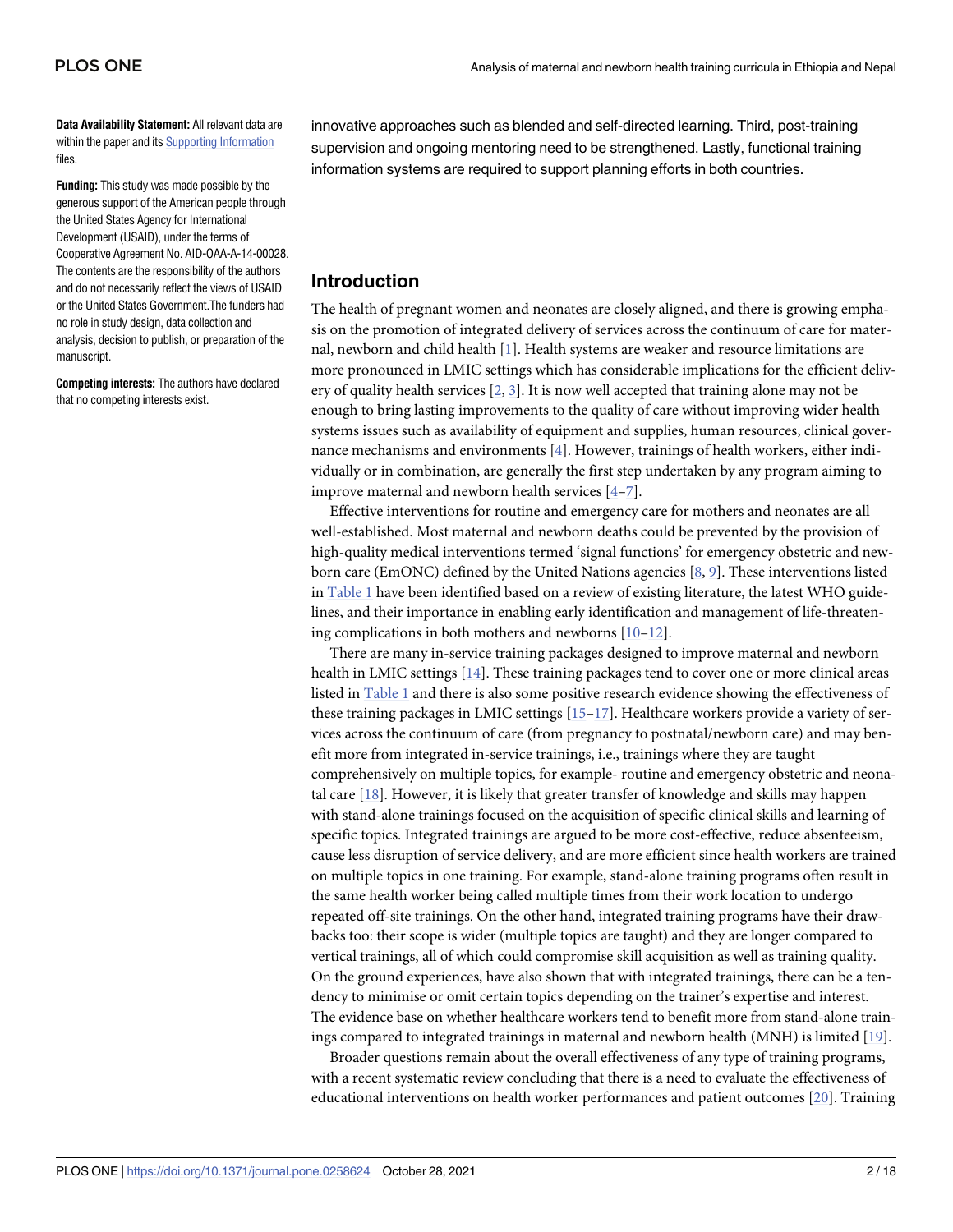| Dimensions of facility care                     | <b>Obstetric services</b>                                                                  | Newborn services                                                                                         |  |  |
|-------------------------------------------------|--------------------------------------------------------------------------------------------|----------------------------------------------------------------------------------------------------------|--|--|
| 1. Routine care (for all mothers<br>and babies) | Monitoring and management of labor using<br>partograph                                     | Thermal protection                                                                                       |  |  |
|                                                 | Maternal infection prevention measures<br>(handwashing, gloves)                            | Immediate and exclusive breastfeeding                                                                    |  |  |
|                                                 | Active management of the third stage of labor                                              | Neonatal Infection prevention including hygienic cord care                                               |  |  |
|                                                 | (AMTSL)                                                                                    | Preparedness for neonatal resuscitation                                                                  |  |  |
| 2. Basic emergency care                         | Administration of parenteral magnesium sulphate<br>for pre/eclampsia                       | Administering antibiotics for preterm or prolonged rupture of membranes<br>(P/PROM) to prevent infection |  |  |
|                                                 | Performing assisted vaginal delivery<br>Administration of Corticosteroids in preterm labor |                                                                                                          |  |  |
|                                                 | Administration of parenteral antibiotics for<br>maternal infection                         | Resuscitation with bag and mask of non-breathing baby                                                    |  |  |
|                                                 | Administration of parenteral oxytocin in the third<br>stage of labor                       | Kangaroo Mothers Care (KMC) for premature/very small babies                                              |  |  |
|                                                 | Manual removal of retained placenta                                                        | Alternative feeding techniques if baby unable to breastfeed                                              |  |  |
|                                                 | Removal of retained products of conception                                                 | Administration of injectable antibiotics for neonatal sepsis                                             |  |  |
|                                                 |                                                                                            | Prevention of Maternal to Child Transmission (PMTCT) if the mother is<br>HIV-positive                    |  |  |
| 3. Comprehensive emergency care                 | Basic emergency care plus surgery (e.g. cesarean)                                          | Intravenous fluids                                                                                       |  |  |
|                                                 | and blood transfusion                                                                      | Safe Oxygen-Bubble continuous positive airway pressure (bCPAP)                                           |  |  |

<span id="page-2-0"></span>

| Table 1. Essential maternal and newborn care interventions for routine care, basic and comprehensive emergency obstetric and newborn care [10, 11, 13]. |  |  |  |  |  |
|---------------------------------------------------------------------------------------------------------------------------------------------------------|--|--|--|--|--|
|                                                                                                                                                         |  |  |  |  |  |

<https://doi.org/10.1371/journal.pone.0258624.t001>

programs are often time-intensive and may have limited impact if newly trained health workers are unable to apply these skills and knowledge while providing clinical services [\[10,](#page-16-0) [21\]](#page-16-0). Training programs may also have limited impact due to various other factors such as poor design or suboptimal delivery; lack of necessary equipment, supplies, and infrastructure; poor organization and management at facilities; frequent staff turnover; frequent rotation of staff; lack of post-training support; or lack of supportive supervision and ongoing mentoring [\[20,](#page-16-0) [22,](#page-16-0) [23](#page-16-0)]. Generally, information on such determinants, particularly facility environments, would be beneficial for planners to understand how, when and where learners will have to apply their newly acquired knowledge and skills [[11](#page-16-0)], but such contextual information is often not considered while planning.

With this background, we chose to review the existing MNCH training packages in Nepal and Ethiopia, two LMICs from Asia and Africa to help collate the packages and the implementation experiences from key health workers in these two countries. Ethiopia's maternal mortality ratio (MMR) was 353 per 100,000 live births, and 28% of births were attended by skilled health personnel in 2015 [\[24](#page-16-0), [25\]](#page-16-0). The neonatal mortality rate (NMR) reduced from 37 per 1000 live births [\[26](#page-16-0)] in 2011 to 29 per 1000 live births in 2016 [\[24\]](#page-16-0). Encouragingly, the number of women coming to deliver at health institutions increased to 26.2% in 2016 [\[27\]](#page-16-0). The targets for 2030 are to reduce the MMR to 70 per 100,000 live births, NMR to 12 per 1000 live births and improve coverage of births attended by skilled health personnel to 90% [\[28](#page-16-0), [29\]](#page-16-0). In Nepal, 58% of births were attended by skilled birth attendants (SBA) and home deliveries remained high at 43% in 2016 [\[30](#page-17-0)]. The MMR was 259 per 100,000 live births [\[31](#page-17-0)]. Neonatal and infant mortality rates are 21 and 32 per 1,000 live births respectively [[30\]](#page-17-0). The Government of Nepal (GON) aspires to reduce the MMR to 112 per 100, 000 live births and NMR to 13 per 1,000 live births by 2030 [\[32](#page-17-0)].

These countries were selected since they had active Maternal Child Survival Program (MCSP) activities focussed on maternal and newborn health. There was a high level of interest in conducting the study from both countries and national staff were available to facilitate local data collection efforts. Both countries have made considerable progress in improving maternal, newborn and child health indicators over the past two decades.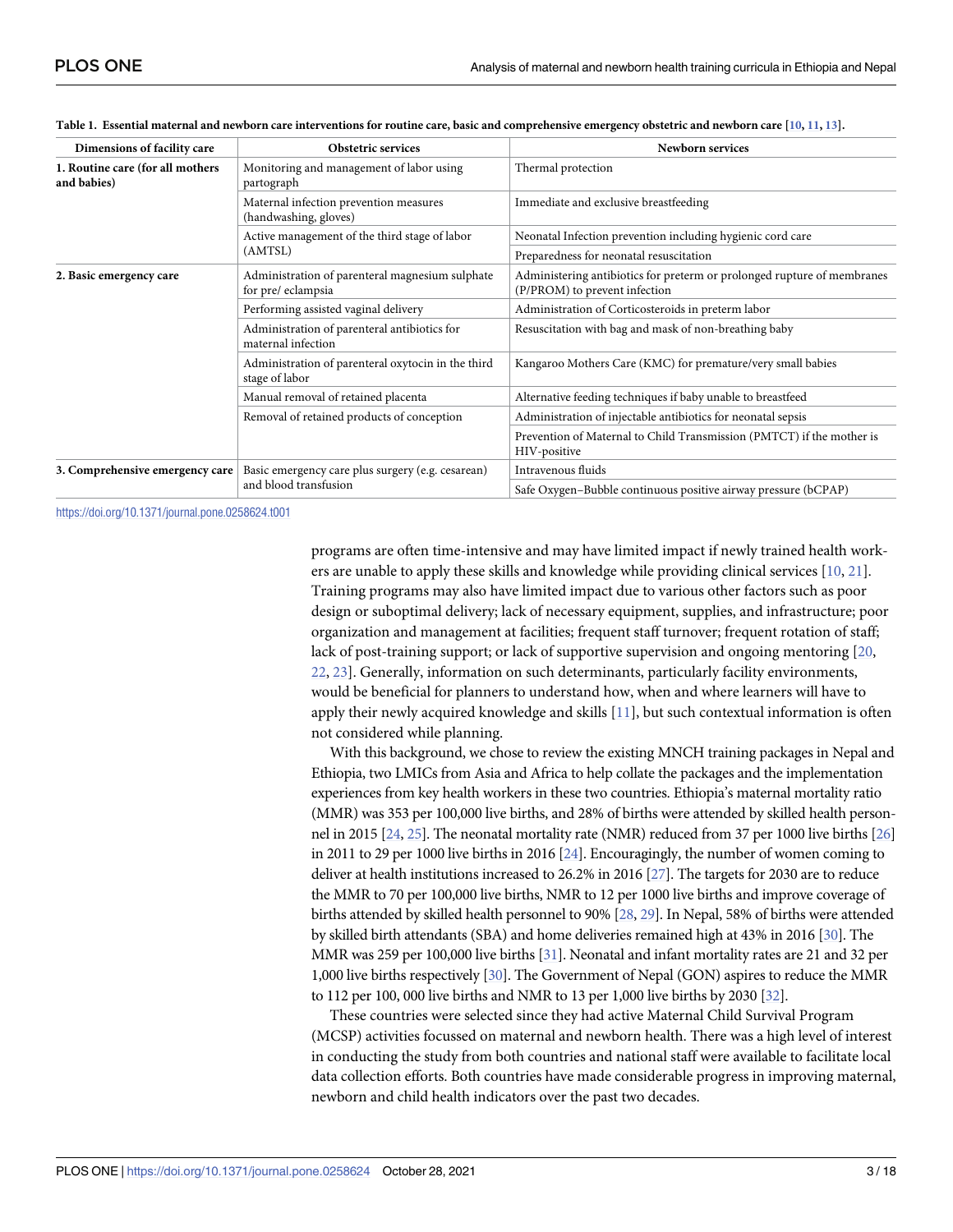<span id="page-3-0"></span>This study aims to describe the differences in the training content of existing, governmentapproved MNH training packages and capture implementation experiences from key stakeholders regarding the implementation of these training packages in Ethiopia and Nepal. We validated our findings with national experts and stakeholders in both countries and jointly developed recommendations for strengthening in-service trainings for maternal and newborn health in Ethiopia and Nepal. We refrained from making cross-country comparisons and focused, rather, on describing the strengths and weaknesses of training content and implementation in each country separately.

# **Materials and methods**

## **Study design**

This is a mixed-methods study using a quantitative analysis of technical contents in training materials used in Ethiopia and Nepal, supported by a qualitative component comprising of key informant interviews to better understand the implementation approaches utilized by various training initiatives [[19](#page-16-0), [33](#page-17-0)]. The study was conducted in Ethiopia and Nepal between August 2018 and March 2019.

## **Study methods**

Before the start of the assessment, we obtained approvals from each country's Ministry of Health (MoH). Independent national consultants (with extensive experience as MNH trainers) collaborated with the MoH to identify relevant training packages targeted towards doctors, nurses and midwives based upon an agreed selection criterion.

Available training materials were identified by the senior in-country study coordinator together with training focal points of the MoH in both countries. Inclusion criteria included MNH training packages developed after the year 2000 and which focused on skilled birth attendants (doctors, nurses and midwives). Exclusion criteria included all training packages with materials that were not officially endorsed by the MoH, did not have a specific focus on doctors, nurses and midwives working in health facilities, or if the learning materials that were incomplete such as stand-alone job aids, policy guides, program manager guides, materials on quality improvement alone. We assessed 12 training packages in Ethiopia and 15 in Nepal for eligibility. After exclusion based on our criteria, we had a final selection of 7 training packages from Ethiopia and 9 from Nepal included in this study ([Fig](#page-4-0) 1). The training packages analysed in this paper included both stand-alone and integrated packages.

We validated our quantitative findings with local experts through a series of key informant interviews and validation workshops to determine that what we identified were true gaps and not deliberate omissions due to contextual factors.

For the qualitative assessment, we conducted face-to-face semi-structured interviews with 12 key informants in Ethiopia and 16 in Nepal. The purpose of the qualitative interviews was to generate insights into implementation approaches utilised by various training packages. We used a purposive sampling technique to identify relevant stakeholders that were involved in organizing and facilitating MNH training packages. We took detailed interview notes and audiotape recordings were also made for future reference. Interviews were conducted until saturation was reached.

# **Data collection**

Training packages were reviewed by two independent researchers (Ethiopia- MS and GS; Nepal-BB and NK) using the quantitative assessment tool or the data extraction template ([S1](#page-14-0)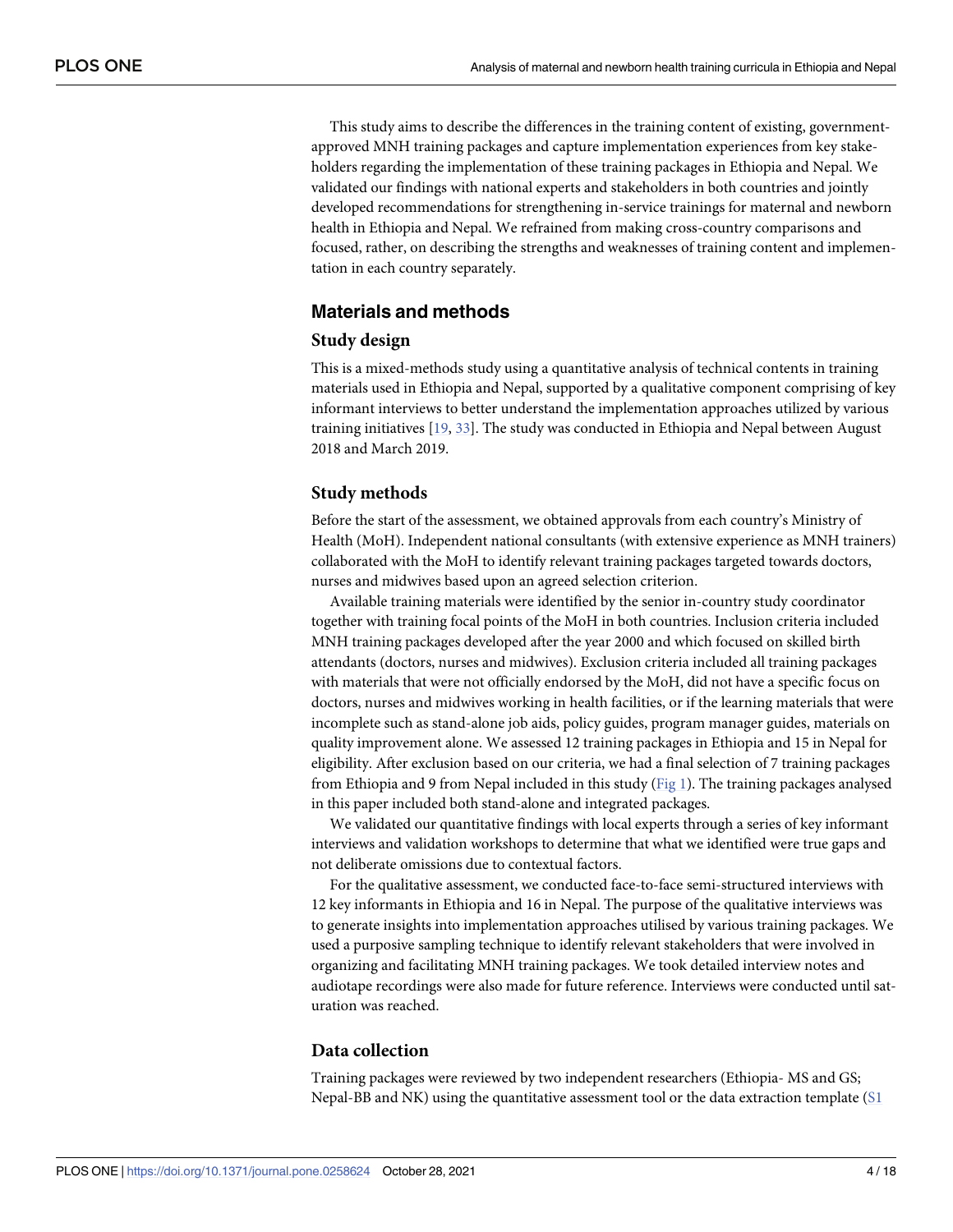<span id="page-4-0"></span>

**[Fig](#page-3-0) 1. Flowchart showing steps for auditing the training materials in Ethiopia and Nepal.**

<https://doi.org/10.1371/journal.pone.0258624.g001>

[Questionnaire](#page-14-0)). This was used to identify the presence or absence of essential interventions in each training package. An excel sheet was used to enter and summarize binary responses  $$ (presence = Yes or absence = No).

National consultants also helped to identify participants for the key informant interviews. Participants were purposively selected and included MoH technical focal persons for maternal and newborn health; training focal points, representatives of partner organizations supporting MNH training packages; facilitators and learners that received either the stand-alone or the integrated training activities. Most respondents had a medical and public health background.

#### **Study tools**

For the quantitative assessment, a comprehensive data extraction template was developed (available as S1 [Questionnaire](#page-14-0)) which captured information on various training elements such as the type of learning activities, trainer profile, participant/trainer ratio, methodologies to evaluate competencies, time allotted for practical sessions and clinical exposure, as well as technical content for routine, basic and comprehensive emergency obstetric and newborn care. The data extraction tool was based on validated WHO guidelines [\[12\]](#page-16-0) and was developed jointly with global maternal and newborn experts based on our framework presented in [Table](#page-2-0) 1. The extraction tool gave equal weight to all interventions since there is no scientific basis for giving intervention specific weights and we wanted to be transparent. A semi-structured interview schedule was developed for the key-informant interviews. The interview guide is available as a (S1 [File\)](#page-14-0).

#### **Data analysis**

For the quantitative analysis, we collected data on all variables for routine care, basic and comprehensive emergency obstetric and neonatal care that are outlined in [Table](#page-2-0) 1. Variables under different technical areas were coded as '1' if available or '0' if not available in different training materials. All data were entered and analysed in Microsoft Excel. Frequencies were computed for all variables and data entered was cross-checked with original forms. After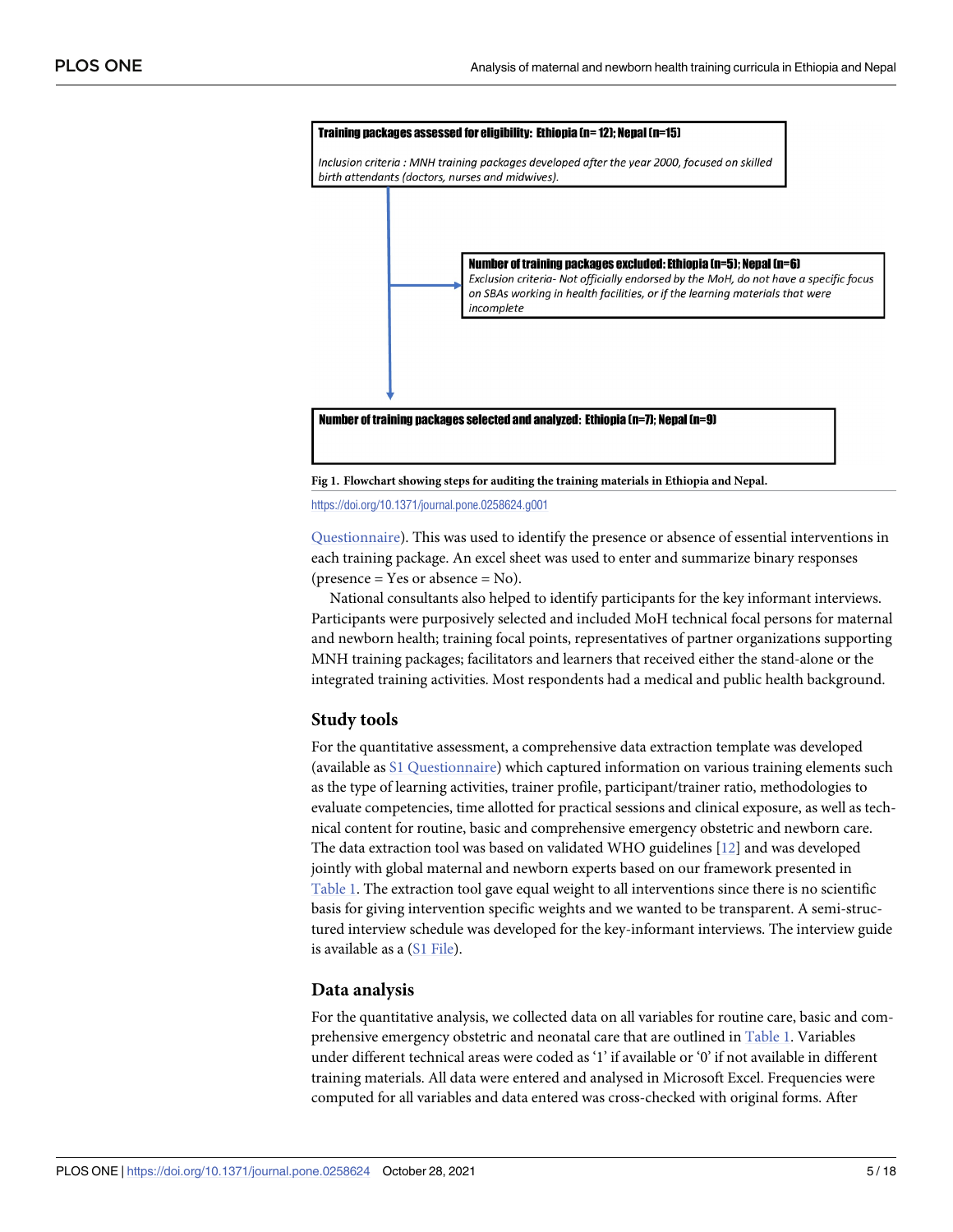<span id="page-5-0"></span>cross-checking for accuracy and completeness, summary scores were calculated for each clinical practice. Proportions were generated for each clinical practice which was defined as the total number of 'yes' responses divided by the total number of interventions in that clinical practice. As an example, a proportion of 50% implies that the training package contained 50% of the recommended interventions for that clinical practice.

The key informant interviews were conducted in Amharic and Nepali. The findings were transcribed in English and analyzed using Microsoft Excel. All the interviewers were involved in the transcription. A thematic analysis approach was utilized. To ensure consistency of the data, two researchers (MS and GS—Ethiopia and BB and NK- Nepal) independently reviewed responses and agreed on a set of codes. A codebook was developed to define the codes. Inter coder reliability between two coders was assessed manually using Microsoft excel Themes such as challenges for scaling up MNH training packages, national databases for training, and potential solutions and innovations were captured.

The mixed-methods approach allowed us to identify gaps in the technical content for various clinical interventions (quantitative analysis) and helped us generate insights into the context and weaknesses in implementation approaches (qualitative analysis). Preliminary findings from the audit of training packages and the qualitative interviews were presented at workshops in Ethiopia and Nepal where findings were validated with the insights of national experts working in maternal and newborn health in both countries.

## **Ethics and consent to participate**

Ethical approval was obtained from the Save the Children's Ethics Review Committee. United States Agency for International Development (USAID) reviewed and contributed to the development of the study protocol. Approvals were sought from the Ministries of Health in both countries before undertaking data collection. The research involved the desk review of training materials and interviews to capture respondents' opinions related to MNH training packages in Ethiopia and Nepal. The study did not test interventions or collect biological samples. Therefore, there was no direct risk associated with this study. Data collectors obtained written informed consent from participants before each interview. Before the interview, all participants were informed about the study, its sponsorship, confidentiality of any data collected and their ability to stop the interview at any time they desired.

## **Results**

We analysed 7 MNH training packages in Ethiopia and 9 packages in Nepal. In Ethiopia, training packages ranged from short (3 days) vertical training packages focused on essential care for every baby (ECEB) and Prevention of mother to child transmission (PMTCT) to threemonth-long training packages on comprehensive emergency care. Similarly, in Nepal, training packages ranged from short training packages that were delivered over one day (Helping babies breathe) to longer training packages such as the SBA training (60 days) and Advanced SBA training package (70 days). [Table](#page-6-0) 2 provides further details on the duration of training packages and cadres eligible to receive these training packages in Ethiopia and Nepal.

#### **Newborn care interventions in routine care**

In Ethiopia, neonatal resuscitation was addressed comprehensively in all materials except in the IMNCI manuals (89%) in terms of components related to routine essential newborn care. Newborn infection prevention practices including hygienic cord care were found to be incomplete in BEmONC (70%), CEmONC (70%), and IMNCI (80%) manuals. The BEmONC and CEmONC manuals had not incorporated newer recommendations such as delayed cord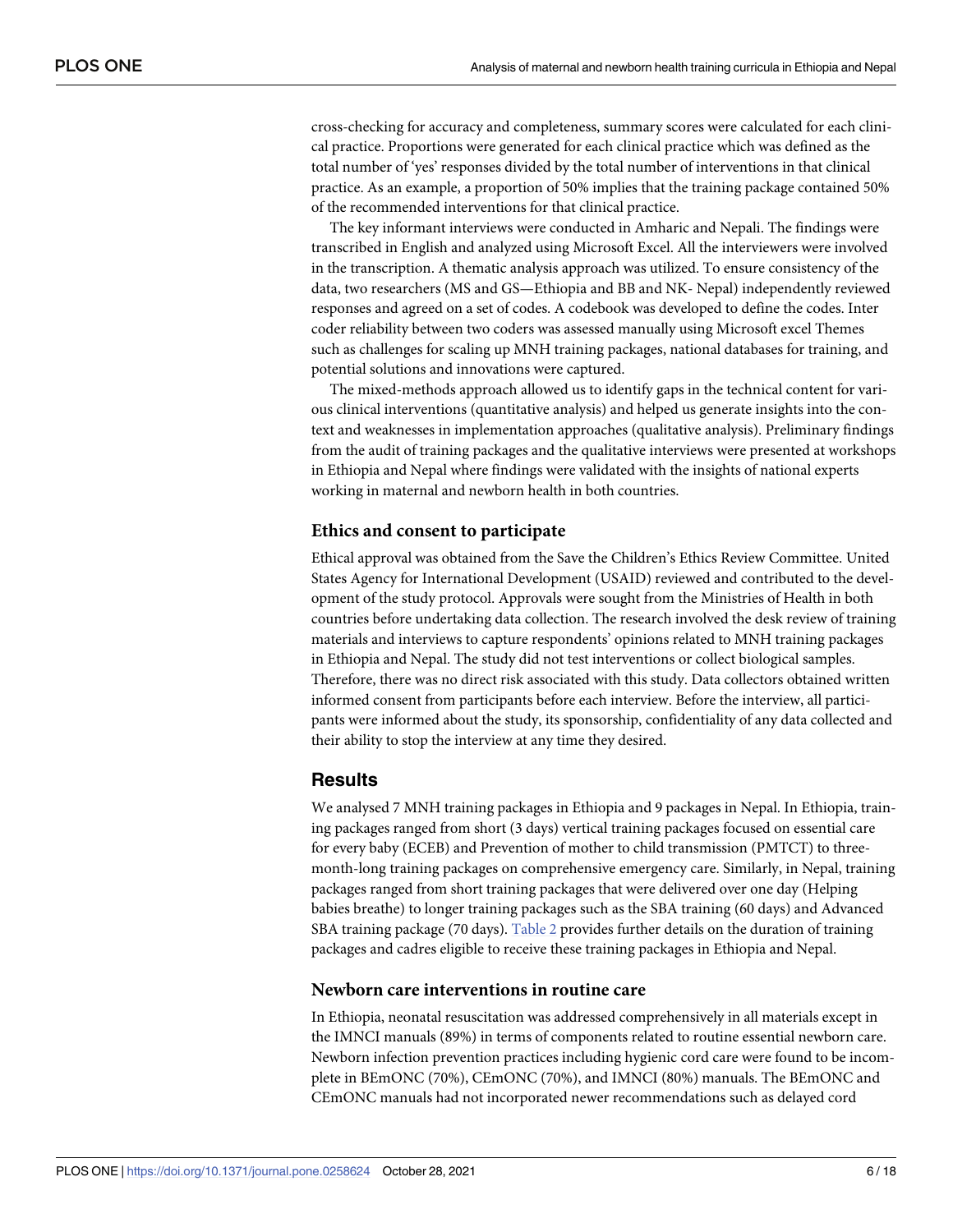|                                                                                           | Duration of the training |                     |                             | Cadre eligible for trainings |                                |                                            |                         |                        |                        |
|-------------------------------------------------------------------------------------------|--------------------------|---------------------|-----------------------------|------------------------------|--------------------------------|--------------------------------------------|-------------------------|------------------------|------------------------|
| Country/Training package                                                                  | <b>Theory</b><br>(days)  | Practical<br>(days) | Total<br>duration<br>(days) | Doctor-<br>MBBS/MD           | Doctors-<br><b>Specialists</b> | <b>Nurses</b><br>(certificate, BA,<br>MSc) | Midwife /<br><b>ANM</b> | Others-<br><b>IESO</b> | Integrated<br>(YES/NO) |
| Ethiopia                                                                                  |                          |                     |                             |                              |                                |                                            |                         |                        |                        |
| <b>Essential Care for Every Baby</b><br>(ECEB)                                            | $\mathbf{0}$             | 3                   | 3                           | Yes                          | No                             | Yes                                        | Yes                     | N <sub>o</sub>         | N <sub>O</sub>         |
| Integrated Management of<br>Neonatal and Childhood Illnesses<br>(IMNCI)                   | 6                        | $1^*$               | 6                           | Yes                          | No                             | Yes                                        | No                      | N <sub>o</sub>         | N <sub>O</sub>         |
| Neonatal Intensive Care Unit<br>(NICU)                                                    | 10                       | 18                  | 28                          | Yes                          | Yes                            | Yes                                        | Yes                     | No                     | NO                     |
| Prevention of Mother to Child<br>Transmission (PMTCT)                                     | $\mathfrak{Z}$           |                     | $\mathfrak{Z}$              | Yes                          | No                             | Yes                                        | Yes                     | Yes                    | <b>YES</b>             |
| Basic Emergency Obstetric and<br>Newborn Care (BEmONC)                                    | 8                        | 10                  | 21                          | Yes                          | Yes                            | Yes                                        | Yes                     | Yes                    | <b>YES</b>             |
| Comprehensive Emergency<br>Obstetric and Newborn Care<br>(CEmONC)                         | 26                       | 64                  | 90                          | Yes                          | Yes                            | Yes                                        | N <sub>o</sub>          | Yes                    | <b>YES</b>             |
| Newborn Care (NBC)                                                                        |                          | 3                   | $\mathfrak{Z}$              | Yes                          | No                             | Yes                                        | Yes                     | No                     | NO                     |
| Nepal                                                                                     |                          |                     |                             |                              |                                |                                            |                         |                        |                        |
| Skilled Birth Attendant (SBA)                                                             | 12                       | 48                  | 60                          | Yes                          | Yes                            | Yes                                        | Yes                     | NA                     | <b>YES</b>             |
| Advanced Skilled Birth Attendant<br>(ASBA)                                                | $\overline{7}$           | 63                  | 70                          | Yes                          | Yes                            | No                                         | No                      | NA                     | <b>YES</b>             |
| Postnatal care (PNC)                                                                      | 10                       | 17                  | 27                          | No                           | No                             | Yes                                        | Yes                     | NA                     | <b>YES</b>             |
| Comprehensive newborn care Level<br>2 (CNBC L2) for Nurses                                | 8                        | 8                   | 16                          | No                           | No                             | Yes                                        | Yes                     | NA                     | N <sub>O</sub>         |
| Comprehensive newborn care Level<br>2 (CNBC L2) for Doctors                               | $\overline{4}$           | $\overline{c}$      | 6                           | Yes                          | Yes                            | No                                         | No                      | NA                     | N <sub>O</sub>         |
| Facility-based Integrated<br>Management of Neonatal and<br>Childhood Illnesses (FB-IMNCI) | $\overline{4}$           | $\overline{c}$      | 6                           | Yes                          | Yes                            | No                                         | N <sub>o</sub>          | NA                     | N <sub>O</sub>         |
| Maternal and Newborn Health<br>(MNH) update                                               | $\overline{2}$           | $\mathbf{1}$        | $\overline{3}$              | Yes                          | No                             | Yes                                        | Yes                     | NA                     | <b>YES</b>             |
| Helping Babies Breathe-Version-2<br>(HBB2)                                                |                          | $\,1$               | $\mathbf{1}$                | Yes                          | Yes                            | Yes                                        | Yes                     | <b>NA</b>              | NO                     |
| Prevention of Mother to Child<br>Transmission (PMTCT)                                     | 5                        |                     | 5                           | Yes                          | Yes                            | Yes                                        | No                      | NA                     | N <sub>O</sub>         |

#### <span id="page-6-0"></span>**[Table](#page-5-0) 2. Summary of maternal and newborn health trainings in Ethiopia and Nepal.**

� In IMNCI there are clinical sessions on days 3, 4 and 5. Each session lasts about 2:30 hours.

<https://doi.org/10.1371/journal.pone.0258624.t002>

clamping. Only two manuals (ECEB and NICU) covered basic newborn care interventions comprehensively.

In Nepal, for components related to basic newborn care; thermal protection was incomplete in SBA (86%), ASBA manuals (43%), FB-IMNCI manual (86%), clinical mentor guide and MNH updates package (43%), HBB-version 2 manual (71%) and PMTCT manuals (29%). Immediate and exclusive breastfeeding was found to be incomplete in the ASBA (63%), FB-IMNCI (88%), MNH update, HBB-2 (50%) and PMTCT manuals (29%). Similarly, neonatal infection prevention including hygienic cord care was found to be incomplete in all manuals except the SBA manual. Preparedness for neonatal resuscitation was found to be incomplete in FB-IMNCI (89%) manuals and absent from the PMTCT manual.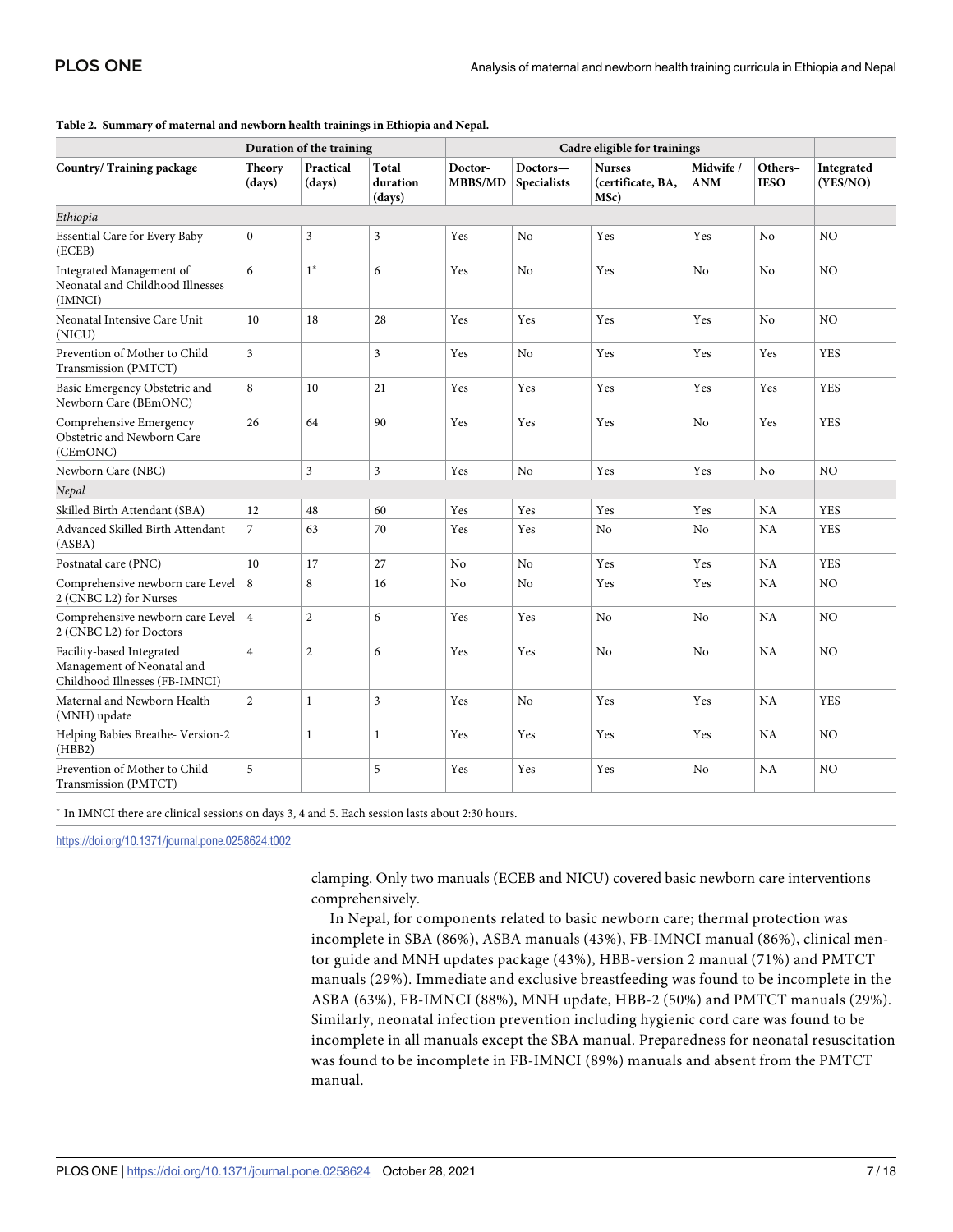#### <span id="page-7-0"></span>**Newborn care interventions in basic emergency care**

In Ethiopia, antibiotics for preterm premature rupture of the membranes (P/PROM) to prevent infection was covered only in BEmONC and CEmONC manuals. Antenatal corticosteroids for preterm labor was covered well in BEmONC and CEmONC manuals (90%). Neonatal resuscitation with bag and mask in case of a non-breathing baby was covered well in all manuals except the NICU and PMTCT manuals. KMC technical content was found to be incomplete in IMNCI (33%) and completely absent in NICU and PMTCT materials. Injectable antibiotics for neonatal sepsis were absent in NICU and PMTCT training materials. Care for HIV infected newborns was covered comprehensively in PMTCT and IMNCI manuals but absent from all the other manuals in Ethiopia. The BEmONC manual in Ethiopia did not recommend antiretroviral prophylaxis or refer participants to relevant sections of the national guidelines.

In Nepal, for basic emergency care interventions, antibiotics for P/PROM to prevent infection were fully covered (100%) in the SBA and ASBA manuals and were absent from all other training materials. Resuscitation with bag and mask of the non-breathing baby was covered comprehensively (100%) in all training materials except the PMTCT materials. None of the training materials covered antenatal corticosteroids for preterm labor since corticosteroids are still not included in the national standards. Kangaroo mother care for premature or very small babies was not covered in clinical mentors' guide, HBB- version 2 and PMTCT materials. Management of the HIV-exposed infant was covered to varying degrees in different training materials.

#### **Newborn care interventions in comprehensive emergency care**

In Ethiopia, for comprehensive emergency care interventions, fluid management in newborns, safe oxygen therapy and b-CPAP therapy were covered comprehensively (100%) in the NICU training materials, but these interventions were missing in the remaining six manuals. The CEmONC manual did not comprehensively cover newborn resuscitation, stabilisation, initiating effective ventilation, preventing hypothermia and hypoglycaemia. The manual also did not provide instructions for referral to a higher centre. The comprehensive emergency care interventions were also not linked to the relevant sections of the NICU manual.

In Nepal, for comprehensive emergency care interventions, fluid management in the newborn was covered comprehensively (100%) in CNBC level– 2 for nurses and doctors but b-CPAP (100%) and safe oxygen therapy (100%) were only covered in the CNBC level- 2 materials for doctors. None of the other materials covered these newborn comprehensive emergency care interventions. [Fig](#page-8-0) 2 summarises our findings related to newborn care interventions in Ethiopia and Nepal.

#### **Routine maternal health interventions at the time of birth**

In Ethiopia, both the BEmONC and CEmONC manuals appear complete (100%) but none of the other newborn health-focused manuals covers routine maternal health interventions. The PMTCT manual covers monitoring of labor using a partograph and infection prevention measures but does not cover active management of the third stage of labor.

In Nepal, labor monitoring using partograph was covered in the SBA manual (93%), ASBA manual (100%), MNH updates (87%) but not covered in any of the other training materials. Infection prevention measures were covered comprehensively in SBA, ASBA materials and CNBC for level– 2 nurses but were incomplete in HBB- 2 (80%) and PMTCT (80%) and absent in PNC, MNH updates, CNBC- nurses and facility-based IMNCI. Active management of the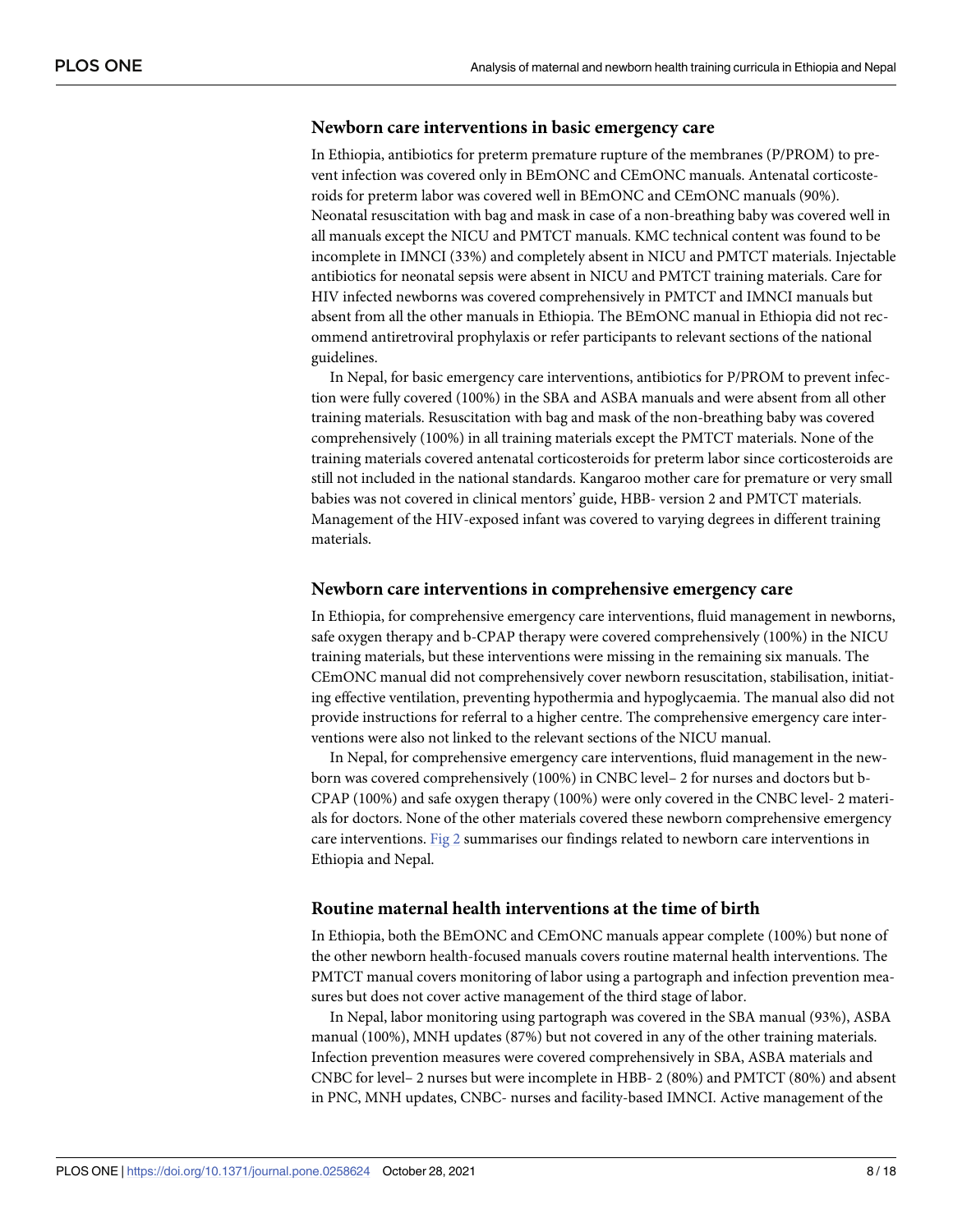<span id="page-8-0"></span>

**[Fig](#page-7-0) 2. Newborn care interventions in routine, basic and comprehensive emergency care in Ethiopia and Nepal.**

<https://doi.org/10.1371/journal.pone.0258624.g002>

third stage of labor was also covered to some extent in the SBA (89%), ABSA (67%) and MNH updates (33%) but missing in all the other manuals that were reviewed.

# **Maternal health interventions in basic emergency care**

In Ethiopia, the national BEmONC manual was complete with all clinical interventions duly reflected (100%). However, the CEmONC manual did not cover certain details on prophylactic antibiotics before caesarean sections for the prevention of maternal infections. None of the other newborn health focussed manuals discussed maternal health interventions in basic emergency care.

In Nepal, for maternal health basic emergency care interventions, all signal functions were covered adequately in SBA and ASBA materials except parenteral antibiotics for maternal infections, which was covered up to 89% in the SBA and 78% in the ASBA manual. The MNH update manual only focused on parenteral magnesium sulphate, assisted vaginal delivery and parenteral oxytocic drugs for hemorrhage, and did not cover other signal functions. None of the other newborn health manuals covered maternal signal functions in basic emergency care interventions.

## **Maternal health interventions in comprehensive emergency care**

In Ethiopia, the CEmONC manual was found to cover a majority of technical contents (71%) but finer details such as what precautions should be taken during caesarean section, what are the complications following caesarean section and management of complications such as modified b-lynch sutures and obstetric hysterectomy were absent in other training materials. The regimen for prophylactic antibiotics before Caesarean section was also absent in the CEmONC manuals.

In Nepal, the ASBA manual covered all aspects of the cesarean section whereas the SBA manuals covered 57% and the MNH update covered about 50% of the content. These manuals were found to cover indications for caesarean and when to refer for complications of pregnancy but missed other details. [Fig](#page-9-0) 3 below summarizes maternal care interventions in Ethiopia and Nepal.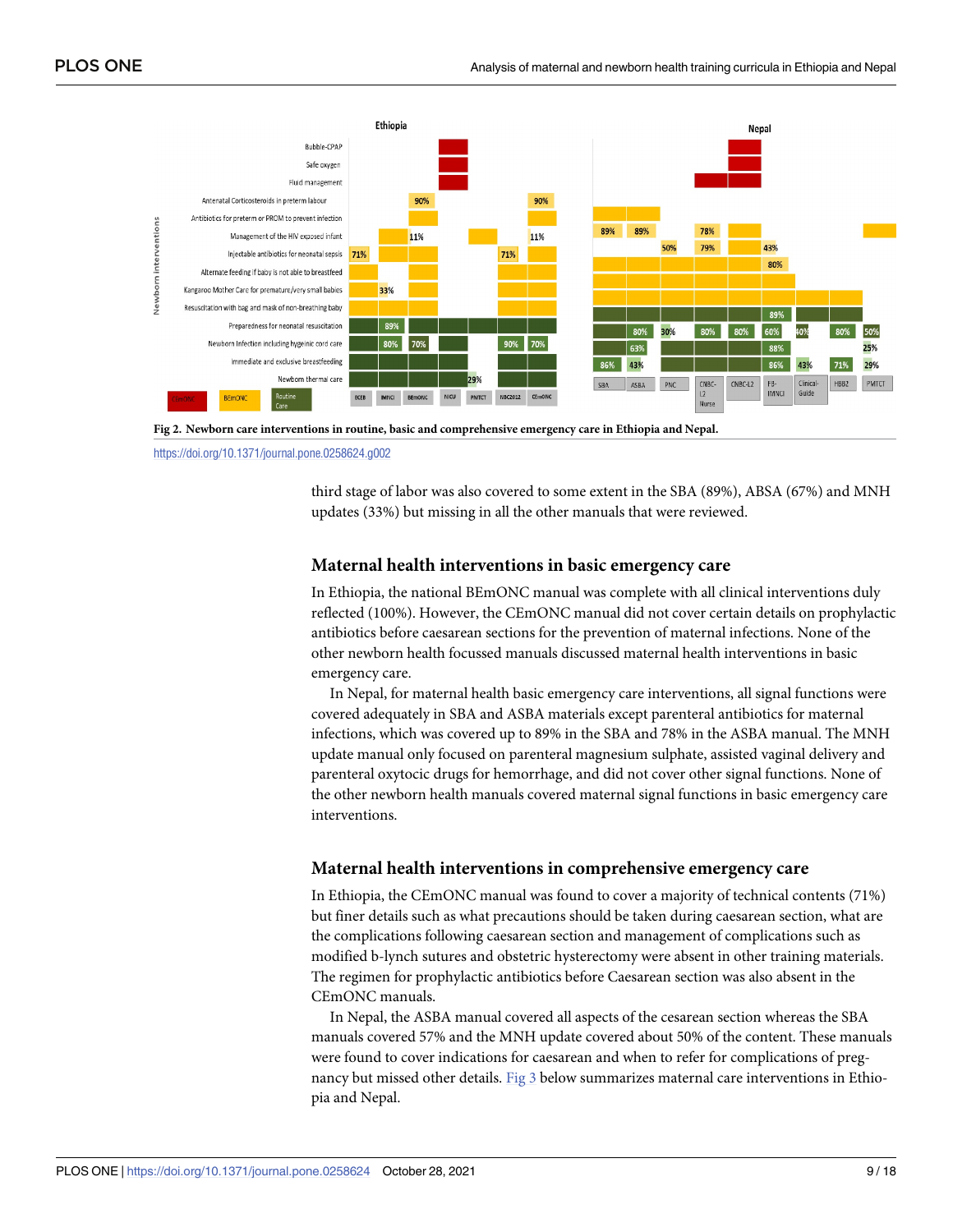<span id="page-9-0"></span>



<https://doi.org/10.1371/journal.pone.0258624.g003>

## **Summary of qualitative findings**

The qualitative interviews with the key informants supplemented the quantitative findings by giving a better understanding of implementation approaches and experiences of the stakeholders with the training packages in Ethiopia and Nepal. The qualitative data is organized into themes that are broadly related to the technical content of training materials and implementation approaches (before, during and after training). Specifically, themes were related to planning, quality, technical content, scaling-up, post-training skills retention, training-related metrics and training management issues. Key themes that emerged from the key informant interviews are summarized in [Table](#page-10-0) 3.

**Training planning.** Most participants expressed that in cases where the same health worker provides MNH services and when appropriate, integration may be a cost-effective option. Some participants suggested that a promising alternative strategy would be to first measure the existing quality of care provided by health workers and then design or implement specific technical modules based on the deficiencies identified from such an assessment rather than taking a universal approach towards training health workers. The respondents reported that implementing such a strategy where specific modules (or trainings) are implemented to address identified gaps in existing quality of care will help to improve the knowledge and skills of health workers.

Another recommendation by the participants was around strengthening the pre-service curriculum for MNH. The participants reported that since the design and development of a pre-service curriculum is a time-consuming and challenging process, it tends to remain unchanged for many years. However, strengthening areas that are weaker or outdated has the potential to bring about large-scale changes in countries. Another planning issue highlighted by participants was that suitable participants that fulfil the selection criteria are not always invited to attend the trainings. It was emphasised by the participants that training health workers that have no role in providing MNH services, is a waste of resources and a significant opportunity cost. Training information systems was also identified as a major planning challenge by participants in both countries. For example, information on which health worker has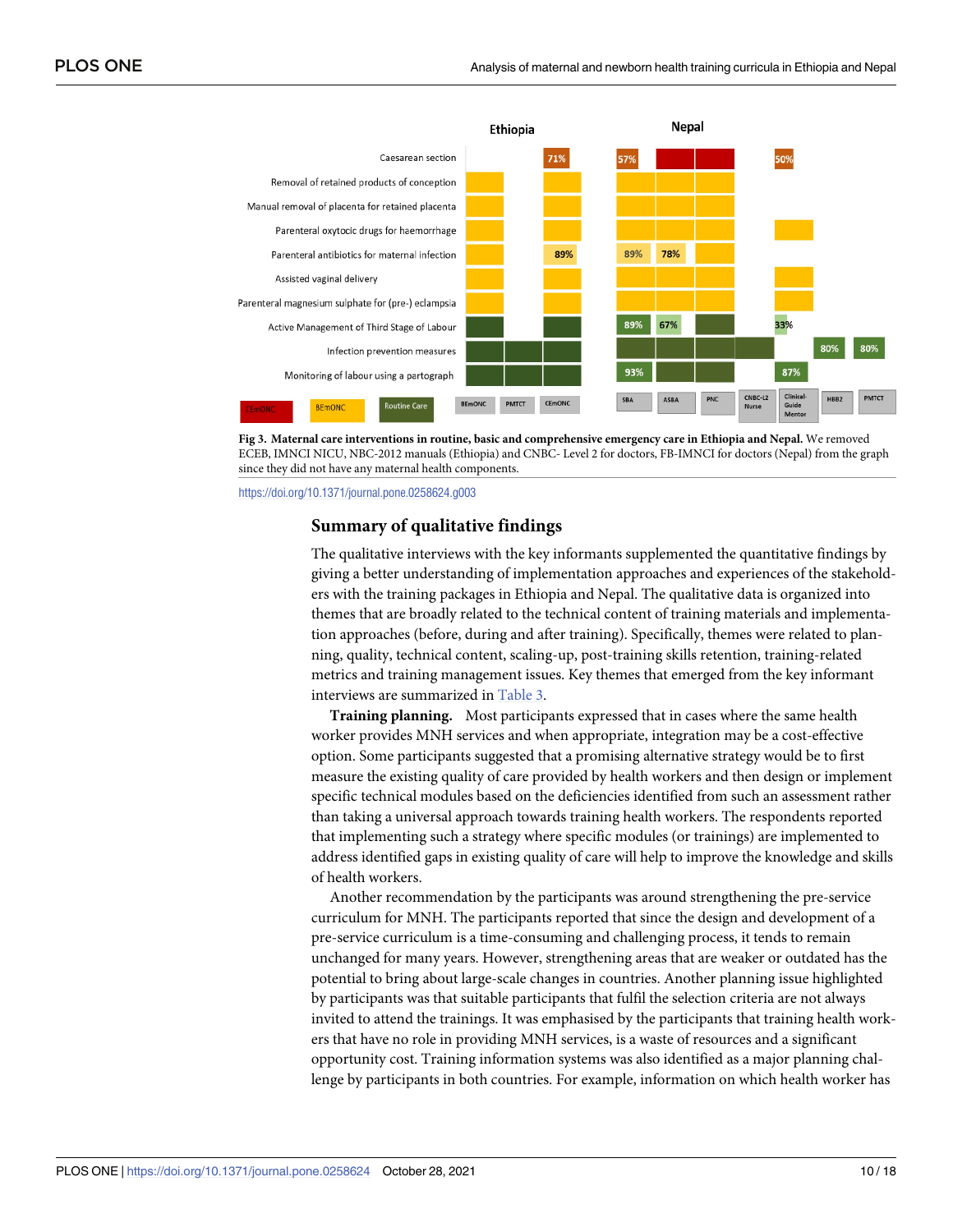<span id="page-10-0"></span>

| Themes                                                     | Summary of key findings from the interviews.                                                                                                                                                 |  |  |  |  |  |
|------------------------------------------------------------|----------------------------------------------------------------------------------------------------------------------------------------------------------------------------------------------|--|--|--|--|--|
| Training planning                                          | • The actual integration of technical functions at the level of the peripheral<br>health worker is not considered while planning                                                             |  |  |  |  |  |
|                                                            | • Suitable participants that fulfill the selection criteria are not always selected<br>for trainings                                                                                         |  |  |  |  |  |
|                                                            | • Limited numbers of certified neonatal care training centers limit expansion<br>efforts                                                                                                     |  |  |  |  |  |
|                                                            | • Trainings should be conducted in response to performance assessments or<br>measurement of existing service quality                                                                         |  |  |  |  |  |
|                                                            | • Strengthening pre-service curricula holds promise but is a neglected area.                                                                                                                 |  |  |  |  |  |
|                                                            | • Training information systems are not functional in both countries                                                                                                                          |  |  |  |  |  |
| Training quality                                           | • Ensure quality during the rollout of the trainings                                                                                                                                         |  |  |  |  |  |
|                                                            | • Lack of newborn cases for practical sessions                                                                                                                                               |  |  |  |  |  |
|                                                            | • Practical sessions are not taken seriously by both the trainers and trainees                                                                                                               |  |  |  |  |  |
|                                                            | • Facilitators may or may not have received training from the trainers.                                                                                                                      |  |  |  |  |  |
|                                                            | • There is usually an inadequate number of facilitators.                                                                                                                                     |  |  |  |  |  |
|                                                            | • NICU trainings are resource-intensive but do not employ competency-<br>based training methods                                                                                              |  |  |  |  |  |
|                                                            | · Dilution effect- new topics are constantly added to trainings without<br>thinking about quality                                                                                            |  |  |  |  |  |
| Limited technical content for<br>newborn health            | • Core skills necessary for providing newborn care at primary, secondary and<br>tertiary levels                                                                                              |  |  |  |  |  |
|                                                            | • MNH training materials do not cover newborn health comprehensively and<br>some are outdated                                                                                                |  |  |  |  |  |
|                                                            | • Some training materials (IMNCI and PMTCT) are not focused on skill<br>acquisition                                                                                                          |  |  |  |  |  |
|                                                            | • Trainers' expertise and familiarity with certain technical topics mean that<br>all topics do not receive the same level of attention or enthusiasm                                         |  |  |  |  |  |
| Scaling up training packages                               | • Cost-effectiveness to scale up long and expensive trainings                                                                                                                                |  |  |  |  |  |
|                                                            | • Rapid scale-up of trainings can hamper the quality of learning                                                                                                                             |  |  |  |  |  |
|                                                            | • Limited numbers of expert newborn health trainers                                                                                                                                          |  |  |  |  |  |
|                                                            | • Managing attrition of trained human resources or constant turnover of<br>skilled staff                                                                                                     |  |  |  |  |  |
|                                                            | • There are many stand-alone training initiatives and duplication of efforts.                                                                                                                |  |  |  |  |  |
| Post-training skill retention and<br>application of skills | · Newly learnt skills can deteriorate or be lost if there are not enough<br>opportunities to practice                                                                                        |  |  |  |  |  |
|                                                            | • Skills retention by learners in high caseload and low caseload clinical sites                                                                                                              |  |  |  |  |  |
|                                                            | • Linking training and retraining to continuing professional development                                                                                                                     |  |  |  |  |  |
|                                                            | • MoH staff are not always able to supervise and follow up after training                                                                                                                    |  |  |  |  |  |
|                                                            | • There are no resources allocated for post-training follow up                                                                                                                               |  |  |  |  |  |
| Training metrics                                           | • Use of pre-test and post-test scores-adequate representation of all technical<br>areas                                                                                                     |  |  |  |  |  |
|                                                            | • Better use of pre and post-test scores                                                                                                                                                     |  |  |  |  |  |
|                                                            | • Monitoring learners' progress in service delivery after they leave the<br>trainings                                                                                                        |  |  |  |  |  |
| Training management                                        | • Lack of budgets affects training preparations                                                                                                                                              |  |  |  |  |  |
|                                                            | • If there are no per diems, learners don't seem as motivated                                                                                                                                |  |  |  |  |  |
|                                                            | • Lack of equipment and supplies for clinical practice such as Ambu bags and<br>radiant warmers affects training quality. Even when supplies are available,<br>they may be poorly maintained |  |  |  |  |  |
|                                                            | • Some integrated trainings are of long duration, therefore, resource-<br>intensive (BEmONC, CEmONC and NICU) and interrupt service delivery                                                 |  |  |  |  |  |
|                                                            | • There is a lack of adequate cases for the practical sessions                                                                                                                               |  |  |  |  |  |
|                                                            | • Overcrowding at training sites can be problematic since these training sites<br>are also used by other students (nurses, doctors)                                                          |  |  |  |  |  |
|                                                            |                                                                                                                                                                                              |  |  |  |  |  |

|  |  |  | Table 3. Summary of qualitative findings. |  |
|--|--|--|-------------------------------------------|--|
|--|--|--|-------------------------------------------|--|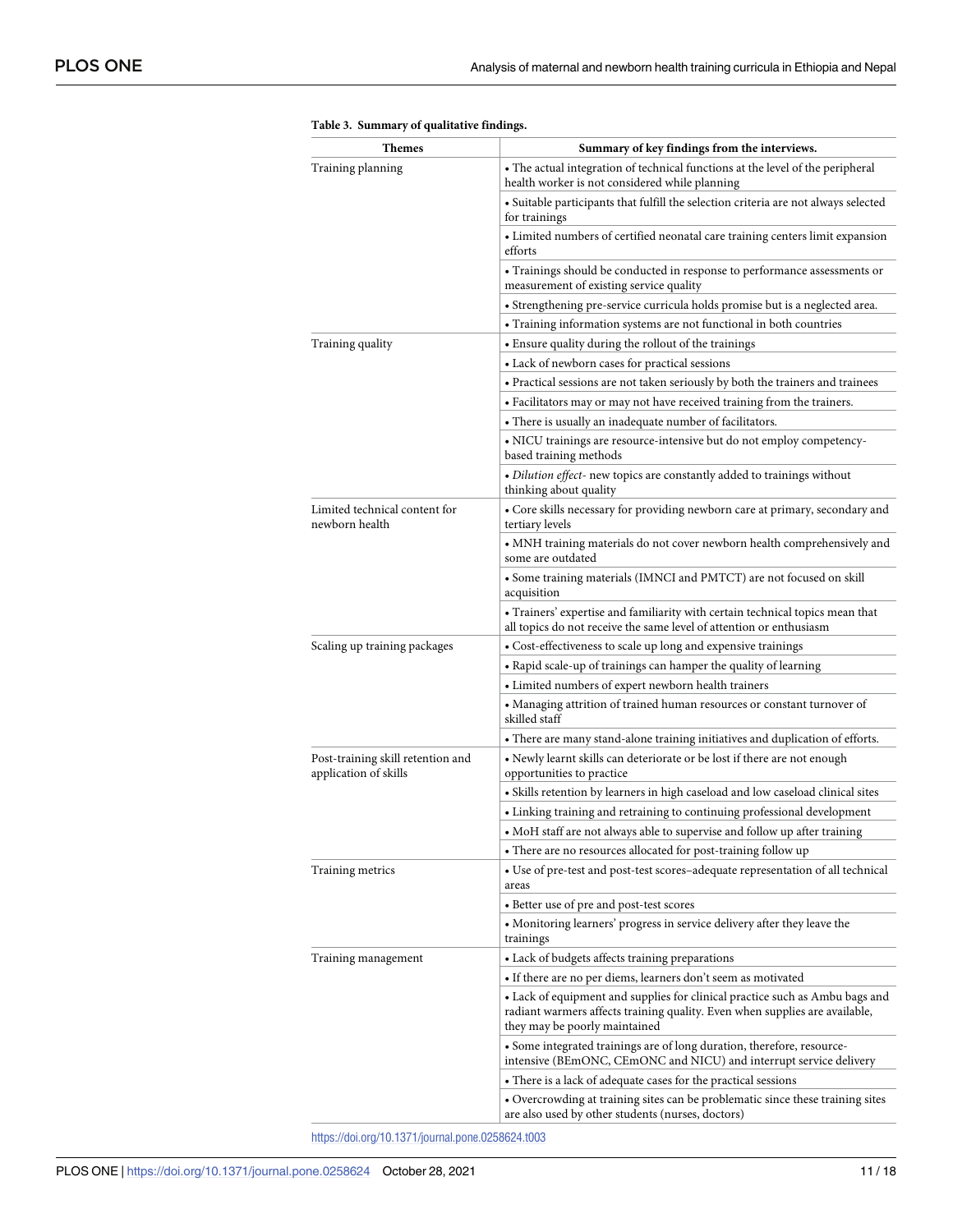received training or where they are posted are hard to obtain. Participants suggested that there needs to be a greater investment in developing or strengthening functional and usable health training information system which can support planning efforts.

**Training quality.** Ensuring high-quality trainings are important, particularly as the training cascades down to peripheral levels. Participants reported that despite the Ministry of Health investing significant resources into preparing clinicians as master trainers, trainings are not a part of the official job description and hence trainers are often reluctant to go for trainings in peripheral areas. Participants from both countries highlighted the need to thoughtfully select skilled trainers who are committed and invest in creating an enabling environment for them with appropriate incentives so that they are retained within the system and training quality is maintained as trainings are expanded. Other quality-related challenges reported by the participants included a lack of clinical exposure during trainings, inadequate numbers of cases, limited training centres, resource constraints and lack of skilled facilitators [\(Table](#page-10-0) 3). Participants also highlighted that a '*dilution effect'* may occur as a result of integrating various modules within one training package. For example, in Nepal, participants noted that the integration of HBB within SBA modules resulted in reduced training time for other modules and a change in training methodology. Another example given was that after the integration of KMC into SBA trainings, binding the baby to the mother received attention but other components of KMC did not receive adequate attention.

**Limited technical content for newborn health.** It was reported that there is a need to update existing training materials to reflect recent advances in global guidelines and ensure a focus on skills transfer and competency-based training methods. In certain cases, integration of technical content has also led to confusion amongst learners on practical issues. One example from the participants was about the difficulty in knowing the sequence for providing oxytocin injection for AMTSL when a non-breathing newborn also required resuscitation or the right sequence for applying chlorhexidine to the cut cord and initiating immediate skin to skin contact. Participants also reported that trainers' expertise and preferences often result in some sessions receiving more attention than others. For example, newborn health tends to receive less importance if an obstetrician conducts the training and vice versa. Lastly, participants highlighted the need to define core competencies necessary for providing newborn care at primary, secondary and tertiary levels.

**Scaling up training packages.** Issues discussed under the theme of scaling-up trainings focused on high costs associated with long duration of trainings, attrition and turnover of staff, and challenges of sustaining quality of trainings at scale.

One participant from Nepal highlighted that, *"although approximately 7*,*000 SBAs were trained on the SBA package over the past decade*, *less than half of those trained remain in the public sector*. *Participants also stated that rapidly scaling up trainings to meet coverage targets without adequate attention to training quality does not lead to the desired impact*."

One participant from Ethiopia also mentioned that "*Often*, *there are numerous vertical*, *or donor led initiatives that contribute to duplication of efforts and do not strengthen existing national systems*.*"*

**Post-training skill retention and application of skills.** The retention and application of newly acquired skills in routine clinical practice was an important theme that emerged from the key informant interviews. Participants reported that skills deteriorate in circumstances where health workers do not have the opportunity to practice them. Respondents from both countries reported that, although mentoring and supportive supervision were recognised as important strategies, there were many associated challenges. For example, mentors need to be released from their daily clinical duties, a replacement must be found so that services are uninterrupted, and incentives for mentors must be agreed upon and obtained. Participants from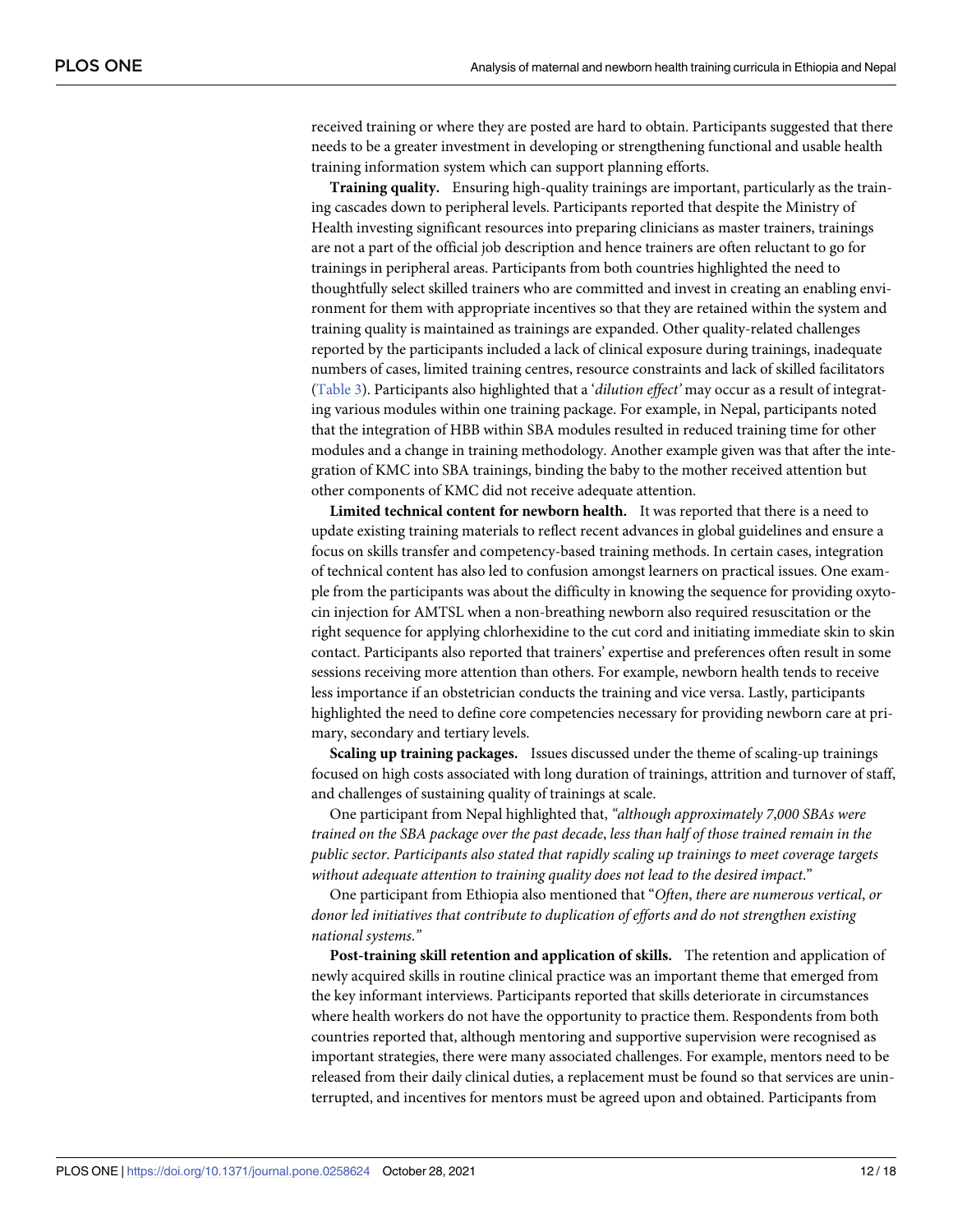<span id="page-12-0"></span>both countries suggested that implementation research projects are necessary to answer questions around effective strategies for mentorship and supervision.

One participant said, "*we need to learn more about effective models for mentorship and supervision—who should follow up*, *how frequently*, *how much does it cost*, *what is the process*, *where (on or off-site)*, *what works and what does not work in a particular context*".

**Training metrics.** Respondents in both countries suggested that trainings must do better in terms of assessing learners' progress during training and after they go back to work. Although pre and post-test scores are routinely utilised as most trainings follow competencybased learning methodologies, these scores tend to be used only for certification purposes. Participants emphasised that there are many opportunities to use them systematically such as linking them to continuing professional development and professional licensing.

**Training management.** Participants reported a lack of adequate budgets and logistical challenges as consistent realities especially when trainings are implemented by the Ministry of Health. Participants further highlighted that the resource constraints often mean that obtaining adequate training material and supplies and recruitment of expert trainers is problematic. Further, if programs cannot provide daily subsistence allowances, learners are not as motivated. Other issues reported included an inadequate number of cases for the clinical sessions, limited numbers of skilled trainers, and overcrowding at training sites. Lastly, participants highlighted that training management guidelines are often neglected and must be followed diligently so that quality can be maintained during implementation.

# **Discussion**

This mixed-methods study uncovered several gaps in the training curricula for routine care, basic and comprehensive emergency obstetric and newborn care in Ethiopia and Nepal. Key informant interviews provided additional insights and generated useful recommendations for strengthening training programs and approaches in both countries. Overall, we found significant gaps in technical content for newborn health in Ethiopia and Nepal. Areas found to be weak for routine care of newborns included preparedness for neonatal resuscitation, care for the small baby at home and newborn infection prevention including hygienic cord care.

Although neonatal resuscitation is one of the most urgent clinical situations in pediatrics, it was found to be missing in IMNCI guidelines in Nepal. It would be beneficial for countries to close down these gaps in line with the WHO standards for improving the quality of maternal and newborn care in health facilities [[12](#page-16-0)]. For newborn interventions in basic emergency care, prophylactic antibiotics for P/PROM, antenatal corticosteroids for preterm labor, injectable antibiotics for sepsis and PMTCT were found to be incomplete. In Nepal, none of the training materials covered antenatal corticosteroids for preterm labor since they are not recommended for use by personnel other than qualified physicians. WHO guidelines (2015) currently recommend antenatal corticosteroids for women at risk of preterm birth from 24 to 34 weeks of gestation when gestational age assessment can be accurately undertaken, preterm birth is imminent, there is no maternal infection, and adequate facilities for the management of preterm birth are available at the secondary or tertiary level [\[34\]](#page-17-0). PMTCT appears to be a standalone entity in both Ethiopia and Nepal and does not incorporate most MNH components. Since mother to child transmission accounts for 90% of HIV infections in children, all health workers must be informed about PMTCT guidelines [[35](#page-17-0)]. Further, babies born to HIV positive mothers tend to be preterm [\[36\]](#page-17-0) and will need additional feeding and thermal care support [\[37\]](#page-17-0), hence PMTCT manuals should incorporate home-based care of small babies. Similarly, all MNH trainings should cover the management of the HIV exposed infant [[38](#page-17-0)]. As the prevalence of preterm births in Ethiopia (10.5%) and Nepal (9.3%) is high, this finding is particularly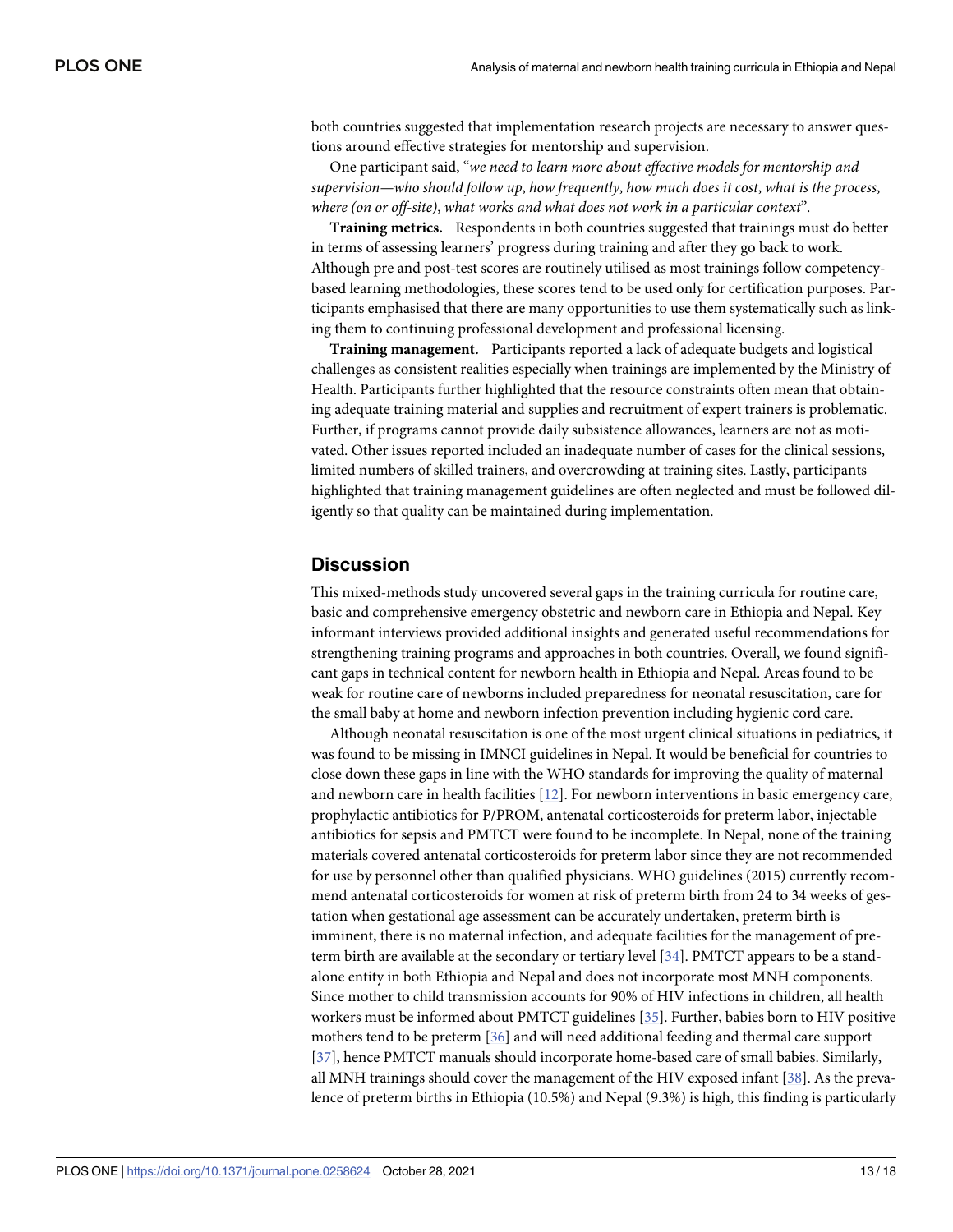<span id="page-13-0"></span>relevant and trainings should include special care for preterm births [\[39,](#page-17-0) [40\]](#page-17-0). Newborn interventions in CEmONC were found to be generally weak in both countries and need additional strengthening.

Not surprisingly, maternal health interventions were generally missing from newborn health training materials in both countries. AMTSL was found to be weak in Nepal in terms of routine maternal care interventions. For maternal health interventions in basic emergency care, all signal functions except parenteral antibiotics for maternal infections were covered adequately. For maternal health interventions in comprehensive emergency care, the advanced obstetric training materials covered all topics in detail except the management of complications following caesarean sections. These are all important signal functions for high-quality basic and emergency care services [\[11\]](#page-16-0).

Results from our quantitative and qualitative analysis suggest four key avenues for improving training in Ethiopia and Nepal. First, there is a need to strengthen MNH technical content, improve alignment between training packages, and think carefully about the design and delivery of future trainings. Our findings are in line with previous studies examining SBA trainings in LMICs, which reported that education and training for SBAs greatly varied between countries in terms of duration and contents of the training [[41](#page-17-0)]. Researchers found wide variation in the skills and competencies of staff across countries in terms of their ability to manage routine and emergency conditions [[41](#page-17-0)]. Gaps in technical content identified through this rapid assessment have already been shared with the Ministries of Health and national experts in both countries.

Second, alternative approaches for training health workers should be explored. Designing and implementing specific training modules in response to deficiencies identified from the measurement of QoC could be a promising strategy to improve clinical quality. Clinical practice observations have been utilized with success in many settings to assess QoC [\[42\]](#page-17-0). Based on the findings of such observations, health workers should be provided with opportunities to take blended, self-directed, modules on individual topics so that any gaps in knowledge and skills can be closed down. Evidence from Tanzania suggests that remote or blended learning approaches could be feasible in low resource settings [\[43\]](#page-17-0). Innovative blended approaches that require learners to complete some preliminary reading and assignments before they come for trainings is a way to shorten overall training duration. Perhaps the best way forward is to use a variety of complementary approaches starting with high-quality pre-service trainings [[19](#page-16-0)].

Third, there is a need to focus on skill retention after training, improve ongoing mentoring and identify better ways to provide a supportive environment for health workers to apply their newly learnt knowledge and skills. Training transfer is linked to work environments and staff's perception of their work environment [[44,](#page-17-0) [45\]](#page-17-0), therefore, it is important to strengthen overall health systems. Program evidence suggests that health workers need repeated opportunities for training and that mastery of skills requires repeated practice. In Nepal, program reviews have found that skills deteriorate rapidly if health workers do not have opportunities to practice their newly acquired skills [\[46](#page-17-0)]. Also, skill retention is likely to vary depending on the work setting, opportunities to practice [\[47\]](#page-17-0) and other factors such as being based at a high- or low-volume site, being based at a primary, secondary or tertiary level health facility, availability of instruments, essential commodities and supplies, and support received from facility management and leadership. However, there is limited evidence on the impact of in-service trainings on actual clinical outcomes in LMICs [\[19](#page-16-0)]. Hence, future studies that are well-designed and examine the actual impact of trainings on clinical practices and patient outcomes are urgently needed.

This study adds to the limited but growing evidence-base on the content of various in-service training materials and their implementation experience in both countries. Finally, our study indicates a need for greater investments in developing and strengthening functional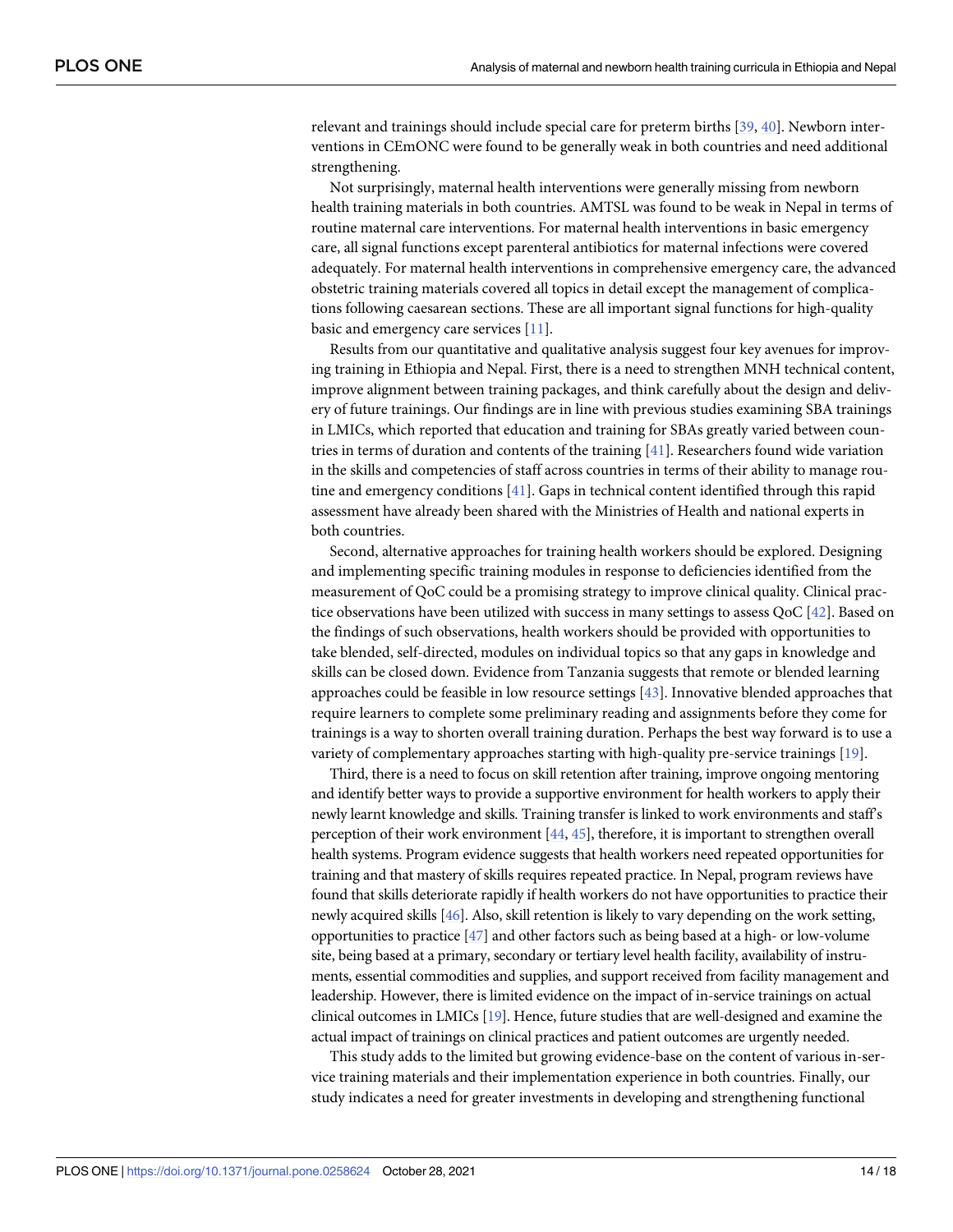<span id="page-14-0"></span>training management information system for keeping track of trainings received by health workers which can better support planning efforts in both countries [\[48\]](#page-17-0). Further research on effective training management information systems is urgently needed. Opportunities to introduce and institutionalize platforms for continuous professional development by professional councils could also be pursued in both countries [\[49\]](#page-17-0).

# **Limitations**

Our analysis is subject to several limitations. First, we did not develop or test any hypothesis in our analysis as our aims were primarily descriptive. Second, we chose training materials and key informants in a purposive manner, which may limit the generalizability of our results to some extent. Third, although all key informant interviews were semi-structured and conducted by experienced interviewers, it is possible that interviewer bias may have influenced some of the comments recorded or question is asked. Fourth, we were unable to observe actual training sessions or measure the existing quality of care provided by health workers who had received any of the trainings we reviewed. Finally, we excluded training materials targeted at community-based health workers–a key part of the MNH service delivery system in both Ethiopia and Nepal–because our review focused specifically on materials for training clinically qualified health workers. Future studies may want to investigate the content and quality of MNH trainings provided to community-based health workers.

# **Conclusion**

We found several gaps in the technical contents of the maternal and newborn health training curricula in Ethiopia and Nepal. The existing training packages could be improved by strengthening the missing technical content, improving alignment between different MNH training packages, using innovative methods to redesign existing training packages, better supporting health workers in terms of skill retention, and developing training information systems to keep up-to-date records on trainings received by health workers. These findings and recommendations may be of interest to other LMICs facing similar challenges in training content development and delivery.

# **Supporting information**

**S1 [Questionnaire.](http://www.plosone.org/article/fetchSingleRepresentation.action?uri=info:doi/10.1371/journal.pone.0258624.s001) Training curriculum data extraction tool.** (DOCX)

**S1 [File.](http://www.plosone.org/article/fetchSingleRepresentation.action?uri=info:doi/10.1371/journal.pone.0258624.s002) Interview guide.** (DOCX)

**S2 [File.](http://www.plosone.org/article/fetchSingleRepresentation.action?uri=info:doi/10.1371/journal.pone.0258624.s003) Key informant consent form for interviews.** (DOCX)

**S3 [File.](http://www.plosone.org/article/fetchSingleRepresentation.action?uri=info:doi/10.1371/journal.pone.0258624.s004) Information sheet for key informants.** (DOCX)

**S1 [Table.](http://www.plosone.org/article/fetchSingleRepresentation.action?uri=info:doi/10.1371/journal.pone.0258624.s005) Data file.** (XLSX)

# **Author Contributions**

**Conceptualization:** Gaurav Sharma, Yordanos B. Molla, Adhish Dhungana, Abeba Bekele, Neena Khadka.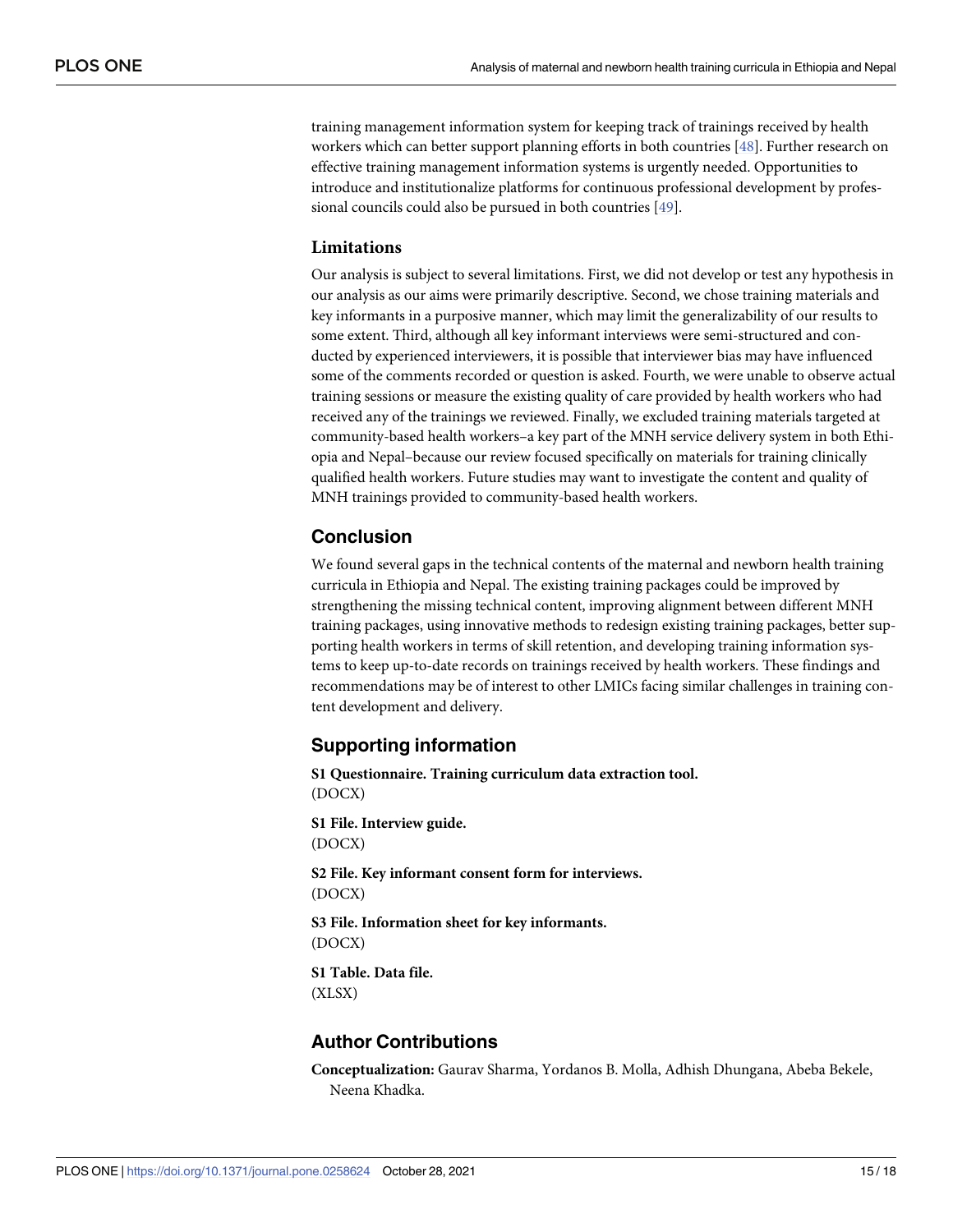- <span id="page-15-0"></span>**Data curation:** Gaurav Sharma, Yordanos B. Molla, Bindu Bajracharya, Deepak Jha, Abeba Bekele.
- **Formal analysis:** Gaurav Sharma, Yordanos B. Molla, Adhish Dhungana, Bindu Bajracharya, Goitam G. Mebrahtu, Shilu Adhikari, Deepak Jha, Yunis Mussema, Abeba Bekele, Neena Khadka.
- **Funding acquisition:** Neena Khadka.
- **Investigation:** Gaurav Sharma, Yordanos B. Molla, Million Shibeshi, Adhish Dhungana, Bindu Bajracharya, Goitam G. Mebrahtu, Shilu Adhikari, Deepak Jha, Yunis Mussema, Abeba Bekele, Neena Khadka.
- **Methodology:** Gaurav Sharma, Yordanos B. Molla, Abraham Tariku, Adhish Dhungana, Shilu Adhikari, Abeba Bekele, Neena Khadka.
- **Project administration:** Yordanos B. Molla, Abraham Tariku, Adhish Dhungana, Bindu Bajracharya, Abeba Bekele, Neena Khadka.
- **Resources:** Yordanos B. Molla.
- **Software:** Gaurav Sharma.
- **Supervision:** Gaurav Sharma, Yordanos B. Molla, Million Shibeshi, Adhish Dhungana, Bindu Bajracharya, Abeba Bekele, Neena Khadka.
- **Validation:** Gaurav Sharma, Yordanos B. Molla, Million Shibeshi, Abraham Tariku, Adhish Dhungana, Bindu Bajracharya, Goitam G. Mebrahtu.
- **Visualization:** Gaurav Sharma, Yordanos B. Molla.
- **Writing – original draft:** Gaurav Sharma, Shyam Sundar Budhathoki.
- **Writing – review & editing:** Gaurav Sharma, Yordanos B. Molla, Shyam Sundar Budhathoki, Million Shibeshi, Abraham Tariku, Adhish Dhungana, Bindu Bajracharya, Goitam G. Mebrahtu, Shilu Adhikari, Deepak Jha, Yunis Mussema, Abeba Bekele, Neena Khadka.

#### **References**

- **[1](#page-1-0).** Kerber KJ, de Graft-Johnson JE, Bhutta ZA, Okong P, Starrs A, Lawn JE. Continuum of care for maternal, newborn, and child health: from slogan to service delivery. Lancet. 2007 Oct; 370(9595):1358–69. [https://doi.org/10.1016/S0140-6736\(07\)61578-5](https://doi.org/10.1016/S0140-6736%2807%2961578-5) PMID: [17933651](http://www.ncbi.nlm.nih.gov/pubmed/17933651)
- **[2](#page-1-0).** Mounier-Jack S, Mayhew SH, Mays N. Integrated care: learning between high-income, and low- and middle-income country health systems. Health Policy Plan. 2017 Nov 1; 32(suppl\_4):iv6-12. [https://doi.](https://doi.org/10.1093/heapol/czx039) [org/10.1093/heapol/czx039](https://doi.org/10.1093/heapol/czx039) PMID: [29194541](http://www.ncbi.nlm.nih.gov/pubmed/29194541)
- **[3](#page-1-0).** Puchalski Ritchie LM, Khan S, Moore JE, Timmings C, van Lettow M, Vogel JP, et al. Low- and middleincome countries face many common barriers to implementation of maternal health evidence products. J Clin Epidemiol. 2016 Aug; 76:229–37. <https://doi.org/10.1016/j.jclinepi.2016.02.017> PMID: [26931284](http://www.ncbi.nlm.nih.gov/pubmed/26931284)
- **[4](#page-1-0).** Wilson AN, Spotswood N, Hayman GS, Vogel JP, Narasia J, Elijah A, et al. Improving the quality of maternal and newborn care in the Pacific region: A scoping review. Lancet Reg Heal—West Pacific. 2020 Oct; 3:100028. <https://doi.org/10.1016/j.lanwpc.2020.100028> PMID: [34327381](http://www.ncbi.nlm.nih.gov/pubmed/34327381)
- **5.** Kayongo M, Butera J, Mboninyibuka D, Nyiransabimana B, Ntezimana A, Mukangamuje V. Improving availability of EmOC services in Rwanda—CARE's experiences and lessons learned at Kabgayi Referral Hospital. Int J Gynecol Obstet [Internet]. 2006 Mar; 92(3):291–8. Available from: [https://doi.org/10.](https://doi.org/10.1016/j.ijgo.2005.10.030) [1016/j.ijgo.2005.10.030](https://doi.org/10.1016/j.ijgo.2005.10.030) PMID: [16442112](http://www.ncbi.nlm.nih.gov/pubmed/16442112)
- **6.** Santos C, Diante D, Baptista A, Matediane E, Bique C, Bailey P. Improving emergency obstetric care in Mozambique: The story of Sofala. Int J Gynecol Obstet [Internet]. 2006 Aug; 94(2):190–201. Available from: <http://doi.wiley.com/10.1016/j.ijgo.2006.05.024> PMID: [16857202](http://www.ncbi.nlm.nih.gov/pubmed/16857202)
- **[7](#page-1-0).** Barker CE, Bird CE, Pradhan A, Shakya G. Support to the Safe Motherhood Programme in Nepal: An Integrated Approach. Reprod Health Matters [Internet]. 2007 Jan 13; 15(30):81–90. Available from: <https://www.tandfonline.com/doi/full/10.1016/S0968-8080%2807%2930331-5> PMID: [17938073](http://www.ncbi.nlm.nih.gov/pubmed/17938073)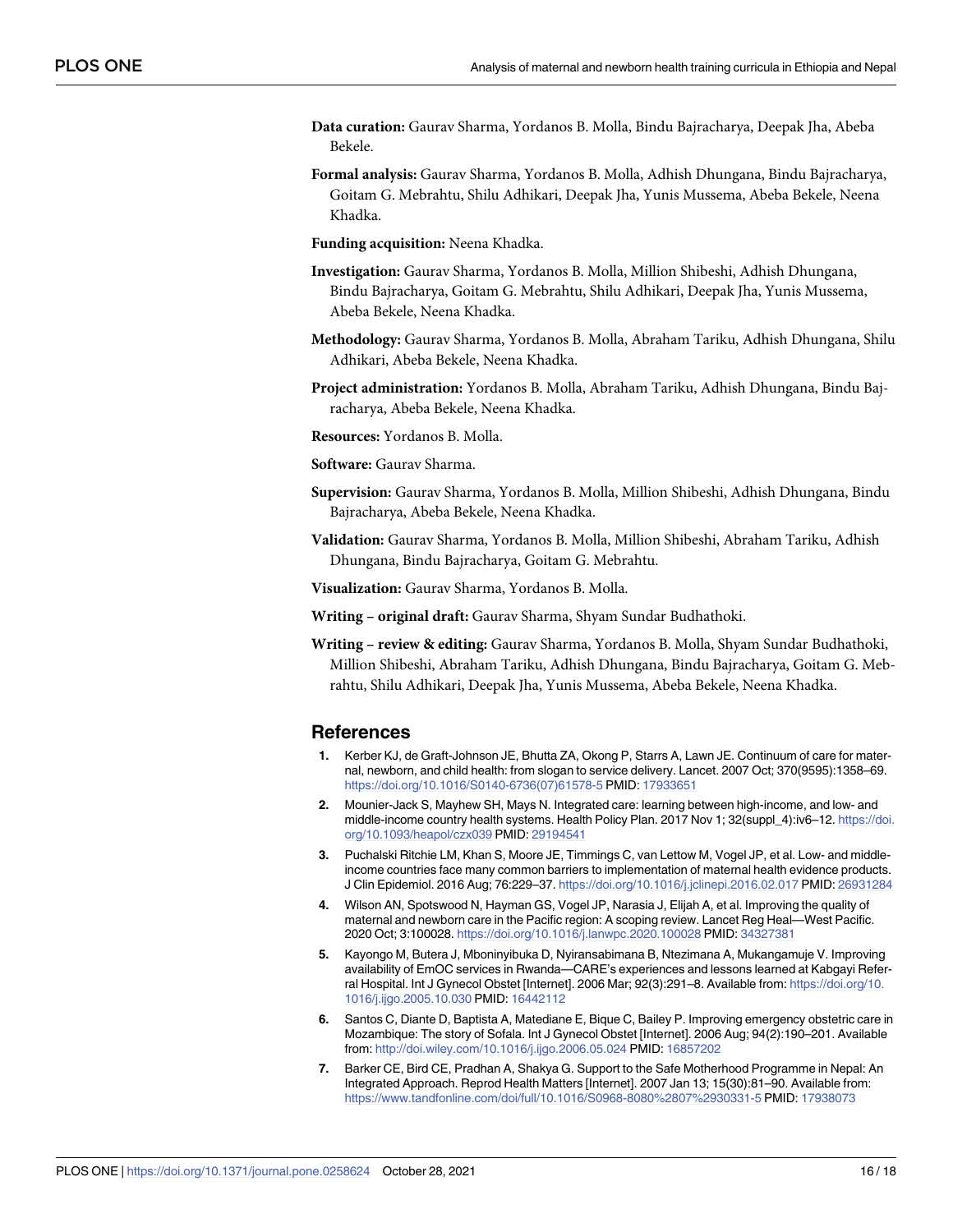- <span id="page-16-0"></span>**[8](#page-1-0).** United Nations Children's Fund, World Health Organisation, United Nations Population Fund. Guidelines for Monitoring the Availability and Use of Obstetric Services. New York; 1997.
- **[9](#page-1-0).** World Health Organisation. Monitoring emergency obstetric care: a handbook [Internet]. Geneva; 2009. Available from: [https://www.unfpa.org/sites/default/files/pub-pdf/obstetric\\_monitoring.pdf](https://www.unfpa.org/sites/default/files/pub-pdf/obstetric_monitoring.pdf)
- **[10](#page-1-0).** Sharma G, Mathai M, Dickson KE, Weeks A, Hofmeyr GJ, Lavender T, et al. Quality care during labour and birth: a multi-country analysis of health system bottlenecks and potential solutions. BMC Pregnancy Childbirth. 2015 Dec 11; 15(S2):S2. <https://doi.org/10.1186/1471-2393-15-S2-S2> PMID: [26390886](http://www.ncbi.nlm.nih.gov/pubmed/26390886)
- **[11](#page-2-0).** Gabrysch S, Civitelli G, Edmond KM, Mathai M, Ali M, Bhutta ZA, et al. New Signal Functions to Measure the Ability of Health Facilities to Provide Routine and Emergency Newborn Care. PLoS Med. 2012 Nov 13; 9(11):e1001340. <https://doi.org/10.1371/journal.pmed.1001340> PMID: [23152724](http://www.ncbi.nlm.nih.gov/pubmed/23152724)
- **[12](#page-1-0).** World Health Organisation. Standards for improving quality of maternal and newborn care in health facilities. Geneva; 2016.
- **[13](#page-2-0).** World Health Organization. WHO recommendations: intrapartum care for a positive childbirth experience. Geneva; 2018.
- **[14](#page-1-0).** Lassi ZS, Kumar R, Mansoor T, Salam RA, Das JK, Bhutta ZA. Essential interventions: implementation strategies and proposed packages of care. Reprod Health. 2014; 11(Suppl 1):S5. [https://doi.org/10.](https://doi.org/10.1186/1742-4755-11-S1-S5) [1186/1742-4755-11-S1-S5](https://doi.org/10.1186/1742-4755-11-S1-S5) PMID: [25178110](http://www.ncbi.nlm.nih.gov/pubmed/25178110)
- **[15](#page-1-0).** Ameh CA, Mdegela M, White S, van den Broek N. The effectiveness of training in emergency obstetric care: a systematic literature review. Health Policy Plan. 2019 May 1; 34(4):257–70. [https://doi.org/10.](https://doi.org/10.1093/heapol/czz028) [1093/heapol/czz028](https://doi.org/10.1093/heapol/czz028) PMID: [31056670](http://www.ncbi.nlm.nih.gov/pubmed/31056670)
- **16.** Budhathoki SS, Gurung R, Ewald U, Thapa J, KC A. Does the Helping Babies Breathe Programme impact on neonatal resuscitation care practices? Results from systematic review and meta-analysis. Acta Paediatr. 2019 May 24; 108(5):806–13. <https://doi.org/10.1111/apa.14706> PMID: [30582888](http://www.ncbi.nlm.nih.gov/pubmed/30582888)
- **[17](#page-1-0).** Amsalu R, Morris CN, Hynes M, Had HJ, Seriki JA, Meehan K, et al. Effectiveness of clinical training on improving essential newborn care practices in Bossaso, Somalia: a pre and postintervention study. BMC Pediatr. 2020 Dec 13; 20(1):215. <https://doi.org/10.1186/s12887-020-02120-x> PMID: [32404157](http://www.ncbi.nlm.nih.gov/pubmed/32404157)
- **[18](#page-1-0).** de Jongh TE, Gurol–Urganci I, Allen E, Zhu NJ, Atun R. Integration of antenatal care services with health programmes in low–and middle–income countries: systematic review. J Glob Health. 2016 Jun; 6(1). <https://doi.org/10.7189/jogh.06.010403> PMID: [27231539](http://www.ncbi.nlm.nih.gov/pubmed/27231539)
- **[19](#page-1-0).** Gavine A, MacGillivray S, McConville F, Gandhi M, Renfrew MJ. Pre-service and in-service education and training for maternal and newborn care providers in low- and middle-income countries: An evidence review and gap analysis. Midwifery. 2019 Nov; 78:104–13. <https://doi.org/10.1016/j.midw.2019.08.007> PMID: [31419781](http://www.ncbi.nlm.nih.gov/pubmed/31419781)
- **[20](#page-1-0).** Das JK, Kumar R, Salam RA, Lassi ZS, Bhutta ZA. Evidence from facility level inputs to improve quality of care for maternal and newborn health: interventions and findings. Reprod Health. 2014; 11(Suppl 2): S4. <https://doi.org/10.1186/1742-4755-11-S2-S4> PMID: [25208539](http://www.ncbi.nlm.nih.gov/pubmed/25208539)
- **[21](#page-2-0).** Ameh CA, van den Broek N. Making It Happen: Training health-care providers in emergency obstetric and newborn care. Best Pract Res Clin Obstet Gynaecol. 2015 Nov; 29(8):1077–91. [https://doi.org/10.](https://doi.org/10.1016/j.bpobgyn.2015.03.019) [1016/j.bpobgyn.2015.03.019](https://doi.org/10.1016/j.bpobgyn.2015.03.019) PMID: [25911056](http://www.ncbi.nlm.nih.gov/pubmed/25911056)
- **[22](#page-2-0).** Ariff S, Soofi SB, Sadiq K, Feroze AB, Khan S, Jafarey SN, et al. Evaluation of health workforce competence in maternal and neonatal issues in public health sector of Pakistan: an Assessment of their training needs. BMC Health Serv Res. 2010 Dec 27; 10(1):319. <https://doi.org/10.1186/1472-6963-10-319> PMID: [21110888](http://www.ncbi.nlm.nih.gov/pubmed/21110888)
- **[23](#page-2-0).** Pearson L, Shoo R. Availability and use of emergency obstetric services: Kenya, Rwanda, Southern Sudan, and Uganda. Int J Gynecol Obstet. 2005 Feb; 88(2):208–15.
- **[24](#page-2-0).** Central Statistical Agency (CSA) [Ethiopia], ICF. Ethiopia Demographic and Health Survey 2016. Addis Ababa, Ethiopia and Rockville, Maryland, USA; 2016.
- **[25](#page-2-0).** WHO, UNICEF, UNFPA, The World Bank, the United Nations Population Division. Trends in maternal mortality: 1990 to 2013. Geneva; 2014.
- **[26](#page-2-0).** Central Statistical Agency (CSA) [Ethiopia], ICF. Ethiopia Demographic and Health Survey 2011. Addis Ababa, Ethiopia and Rockville, Maryland, USA; 2012.
- **[27](#page-2-0).** Atun R, de Jongh T, Secci F, Ohiri K, Adeyi O. A systematic review of the evidence on integration of targeted health interventions into health systems. Health Policy Plan. 2010 Jan 1; 25(1):1–14. [https://doi.](https://doi.org/10.1093/heapol/czp053) [org/10.1093/heapol/czp053](https://doi.org/10.1093/heapol/czp053) PMID: [19959485](http://www.ncbi.nlm.nih.gov/pubmed/19959485)
- **[28](#page-2-0).** Chou D, Daelmans B, Jolivet RR, Kinney M, Say L. Ending preventable maternal and newborn mortality and stillbirths. BMJ. 2015 Sep 14;h4255. <https://doi.org/10.1136/bmj.h4255> PMID: [26371222](http://www.ncbi.nlm.nih.gov/pubmed/26371222)
- **[29](#page-2-0).** World Health Organisation. Strategies towards ending preventable maternal mortality (EPMM). Geneva; 2015.